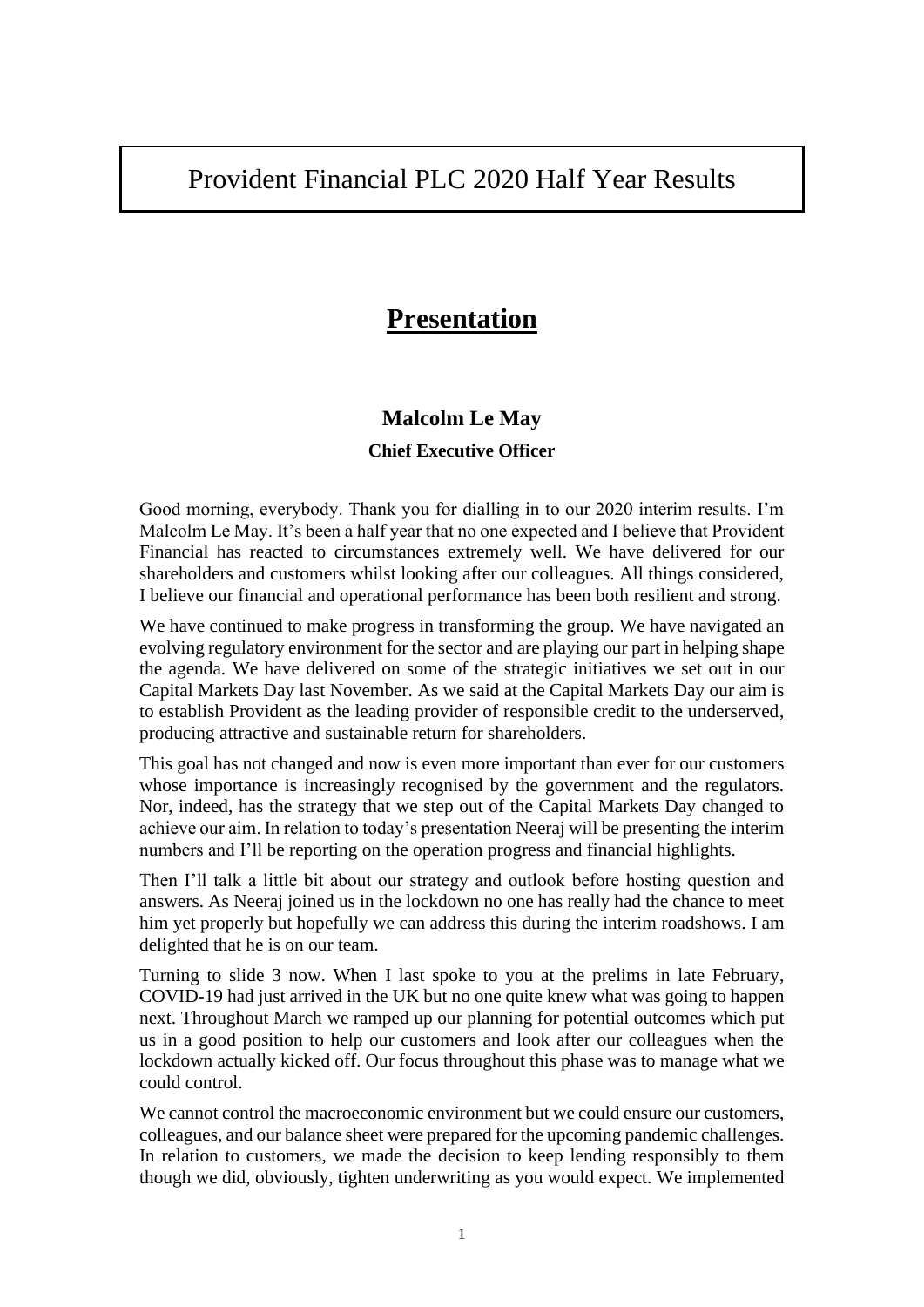customer payment holidays for some ahead of the FCA guidance. For colleagues we moved to remote working prior to the lockdown.

Though as some of our colleagues qualify as keyworkers they therefore have been working from our offices helping our customers throughout the pandemic. We also rolled out wellbeing support for our colleagues and ensured that everyone working from home had the right equipment to work efficiently and comfortably.

Turning to capital and liquidity having a banking licence in the group was a significant advantage when improving our capital and liquidity position. Many in our sector have struggled to access capital. The banking licence has made it considerably easier for us and we now have a very strong CET1 ratio of 35.4% with liquidity of about £1.2 billion.

During this period we also had Vanquis' VREQ removed and we successfully tendered £75 million of senior bonds in a capital and PL efficient way. We also renegotiated an interest covenant waiver for our revolving credit facility. We also, as you know, withheld last year's dividends and all of these actions helped make us more financial robust.

Now, the outcomes of all these actions that we performed much better than we modelled in March but enough those our financial performance was resilient, as you can see, we reported a group adjusted loss of some £32.6 million. Now, a loss is a loss and clearly we would like it not to have been. But I think it is also fair to point that during this period both Vanquis Bank and Moneybarn were profitable.

Our social purpose, as you've heard me say before, is to help put people on the path to a better everyday life. Now, this doesn't only equate to customers and colleagues but in our view to helping the wider society in general. Therefore, we believe as we have performed so robustly in the first half we've decided to repay all furlough support we've received back to the government because we just feel it's the right thing to do.

Now, I hope you find this new slide useful and interesting. It sets out products we're in, the size of the market, our current loan book, the customer numbers in the market, and the cost of risk revenue yield, et cetera. It shows in a snapshot that in addition to the robust balance sheet and liquidity we have, we hold a dominant market position in the subprime space which in and of itself is very underbanked.

Now, as the slide clearly shows, putting COVID-19 to one side, all of our divisions have the opportunity to grow their loan books and customer numbers. It also shows, not surprisingly, that COVID-19 has negatively impacted the loan book and customer number growth in the first half. Except, of course, in Moneybarn where there is an interest trend developing. Therefore when the pandemic ends and our loan book returns to growth and the metrics of revenue yield, [impairment], et cetera, will start improving.

They will be moving in the right direction which is clearly very positive for long term sustainable shareholder returns. Numbers on a slide can sometimes look a bit stark and not always tell the whole story. In this case though, I do feel all divisions have performed resiliently so far during the pandemic. Importantly, even though lending and collection volumes dropped significantly when the lockdown started they have improved steadily month on month through April trending continuing to July and what we can see so far in August. This is clearly positive for our customers, Provident, and also the UK economy.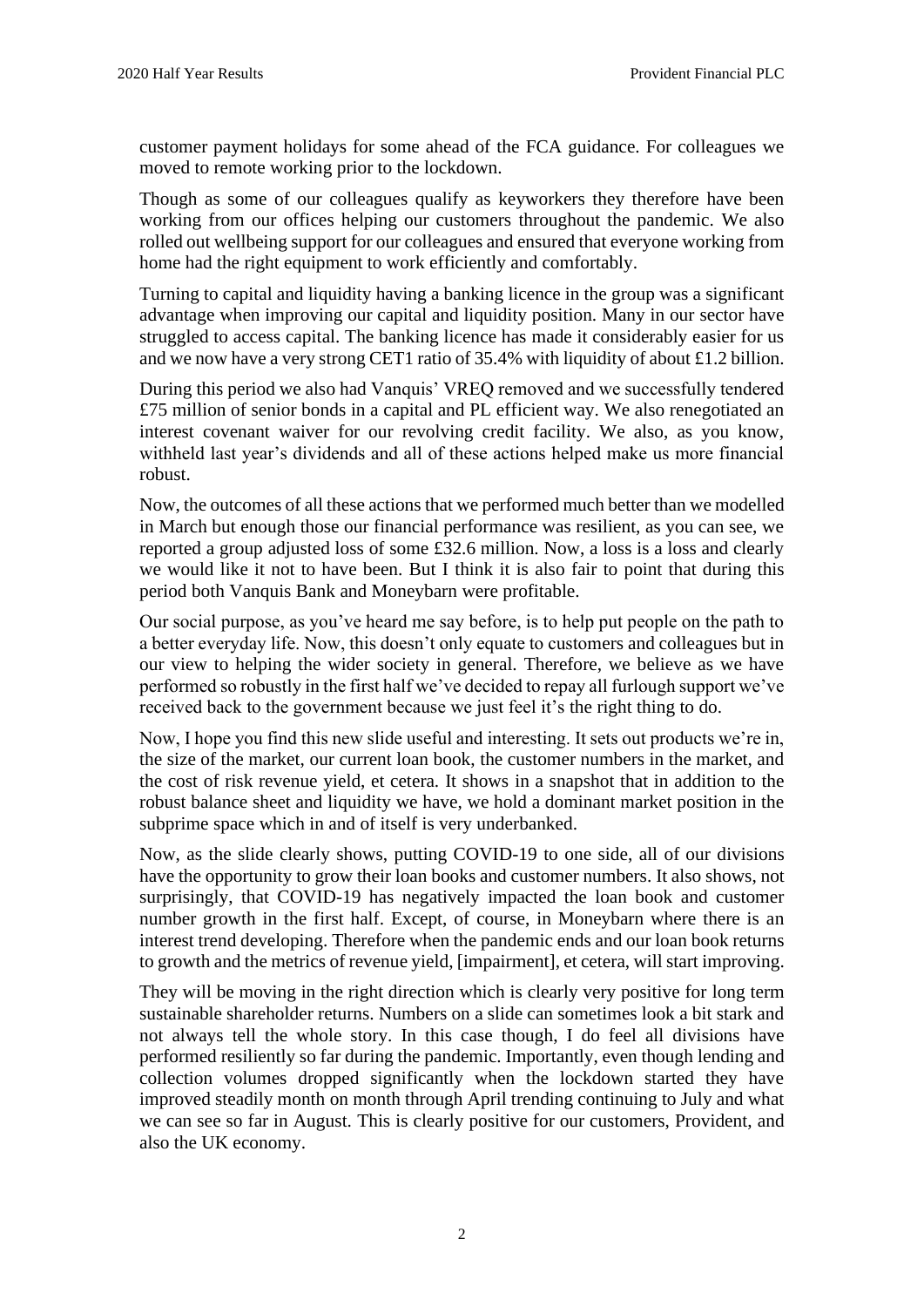The next three slides focus on how the divisions, Vanquis, Moneybarn, and Consumer Credit Division responded to the operational challenges of lockdown help their customers and our colleagues, and also delivered on our social purpose. There is a lot of data on these slides. I don't plan to call out each point but I will flag some of the key ones. Turning to Vanquis Bank first on slide 5, call centre colleagues were able to work remotely from day one, Now 80% do. Customers always could talk to someone if they wanted to.

This is no mean operational feat when you have well over 1.5 million customers and the pandemic has arrived and an operational call centre had over 1000 people prior to lockdown. Also with its customer champion hat on, the bank did not apply any credit line increases to its customers as a result of COVID-19. New customer acquisition at the bank was down at 147,000 versus 190,000 for the equivalent period in 2019.

A good performance because there was absolutely no activity at the start of lockdown and customer spend was down some 40% year on year in April. Though by the end of July it was back down to only 15% lower than the prior year. The bank has also now restarted its phased reintroduction of credit line increases. Just like the other divisions the bank also implemented the brand new payment holiday procedures for customers. They did this over a very short period of time.

Take up of payment holidays when introduced was around 3% of customers but by the end of July it was down to about 1%. This was much lower than our initial estimates and despite the FCA extending the payment holiday we continue to see a decline in trend of uptake. Importantly, as the first phase of payment holidays roll off we're seeing a greater than anticipated percentage of customers returning to normal payment patterns.

For slide 6, Moneybarn made payment holidays available to its customers marginally before the FCA recommended it. It remained open for new business from day one in a market where a number of the competitors were closed for business. This was very well received from customers and brokers alike and put Moneybarn in a strong position when the lockdown began to ease enabling it to increase its market share.

As flagged earlier, Moneybarn's loan book grew in the first half to some £529 million and so did its customers numbers. Also in July, Moneybarn had a record month for new car loans of around 4500 in the month with about 40% of the new car loans going to customers who we would classify as keyworkers. But at present it does appear that car demand has increased in our market driven potentially by the desire of people not to use public transport and to get to and from work.

Payment holidays in Moneybarn were high and peaked at around 23,000 or some 27% of the workforce when first introduced. I don't think that's surprising when you think it's probably the largest monthly outgoing for our customers. But just like Vanquis, as lockdown eased and the economy appears to be slowly improving the take up has dropped and now only about 3.5% of customers are on payment holidays and that's as of the end of July.

Like Vanquis, Moneybarn customers rolling off payment holidays have exhibited similar characteristics with the majority of returning to normal payment patterns. Equally, the uptake of new payment holidays has been at a fraction of the initial rate.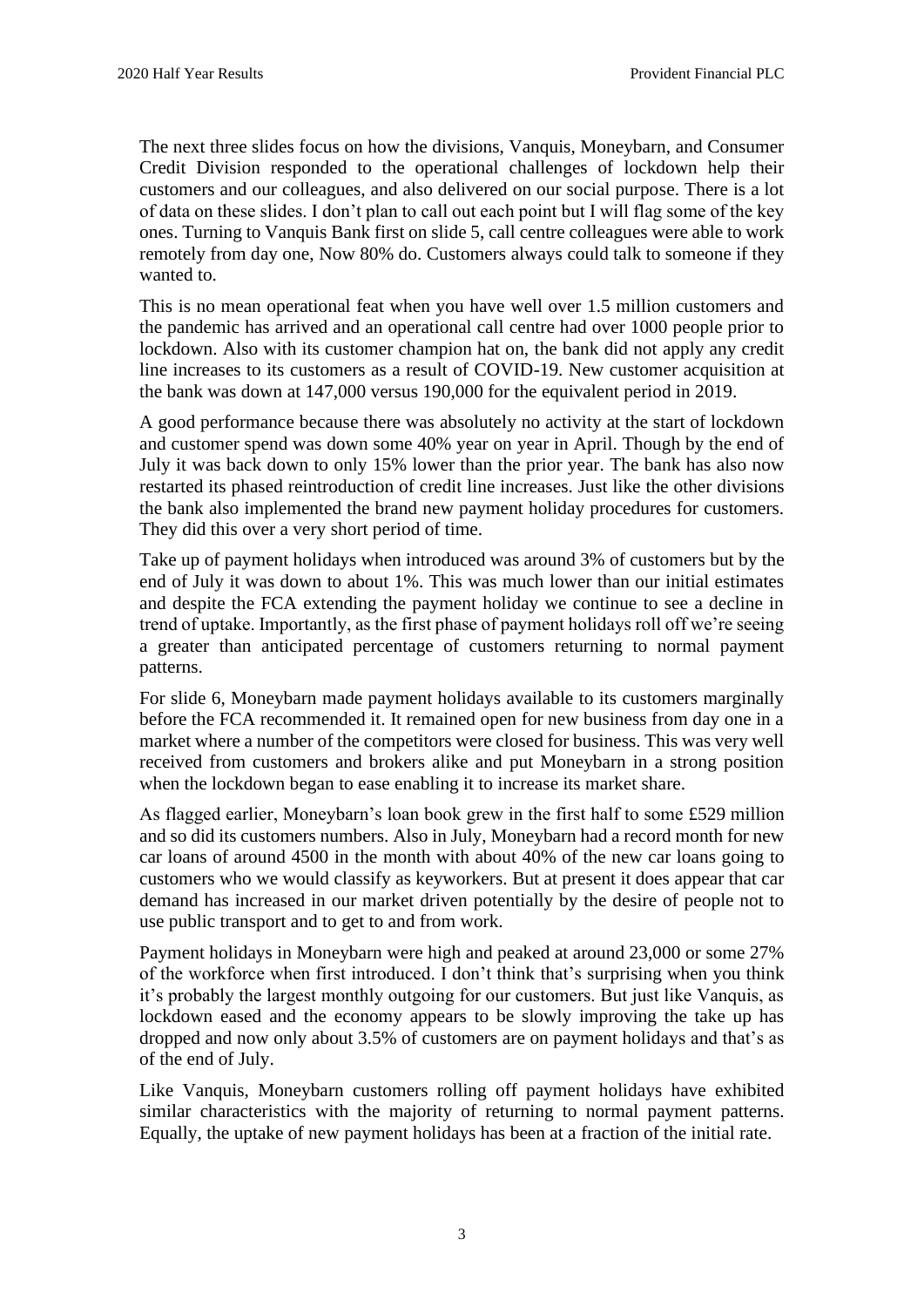Turning to slide 7, the Consumer Credit Division was on track to break even before COVID-19 but now, perhaps not surprisingly, that has been delayed. With the onset of the pandemic CCD had to completely revolutionise its operating model as its customer engagement managers, we call them CEMs, could no longer go and visit customers. The CCD response to this problem, among other responses, was to roll out Provident Direct, its digital collection customer model which was completed in just two weeks and embraced by customers and CEMs alike

For those customers who couldn't pay remotely we provided the [AltPay] cards so they could pay through the Post Office. Through this new customer servicing model we were very successful and by July collections were running at some 90% plus of pre-COVID levels. Lending also had been re-established and we were lending to levels with existing customers of circa 90% of pre-COVID-19 levels.

We were lending, perhaps interestingly, to new customers and that's a definition for us, customers we hadn't lent to in the previous six months, at around 40%. It's probably fair to point out that lending to customers was temporarily suspended when lockdown started in line to our stricter approach to underwriting. Other changes that CCD made in the first half like re-introducing the 78 week and 104 week lending products and reducing its cost base have, I believe, put the division in a strong position for the second half.

That said, the impact of lockdown could not be avoided by the division and Satsuma was temporarily closed for new business although their lending – for new business lending although their collections remain robust. Also in relation to high cost short term credit, we'll need to see what the [inaudible] expects us to do differently following their recent paper. Once we understand that change we will adapt our model accordingly.

The CCD forbearance is built into the product and roughly only 2.7% of customers took the benefit of payment holidays as at the end of July. So to conclude, CCD has been collecting very well in the pandemic and has adapted well to the issue of new loans to existing and new customers. However, in this traditionally low period of the year of loan issuance we have seen the book shrink. Despite this the changes we have made and, I believe, the business is well placed for the traditional busy run up to the Christmas period.

So moving to slide 8, to sum up our half year performance I think we have performed better than we expected when the lockdown happened in March. This is because I believe we took actions. We managed the factors that we could control. We focused on our customers and our colleagues and ensured we have the strongest possible capital and funding entering into the pandemic.

We also implemented payment holidays successfully and have done a good job managing their run off and the demand for the extension, so far, has been low. So in my view, we've managed the knowns and positioned ourselves well for the second half of the year. It is though the macroeconomic environment which we cannot control which perhaps concerns us.

We don't have a crystal ball and therefore we do not know what will happen to unemployment or the economy when furloughing ends. Therefore, though we are well positioned business wise for the second half we are cautious for the group's outlook for the second half and the first half of next year due to the macroeconomic environment. So I will now hand over to Neeraj, our new CFO, who as I mentioned earlier joined us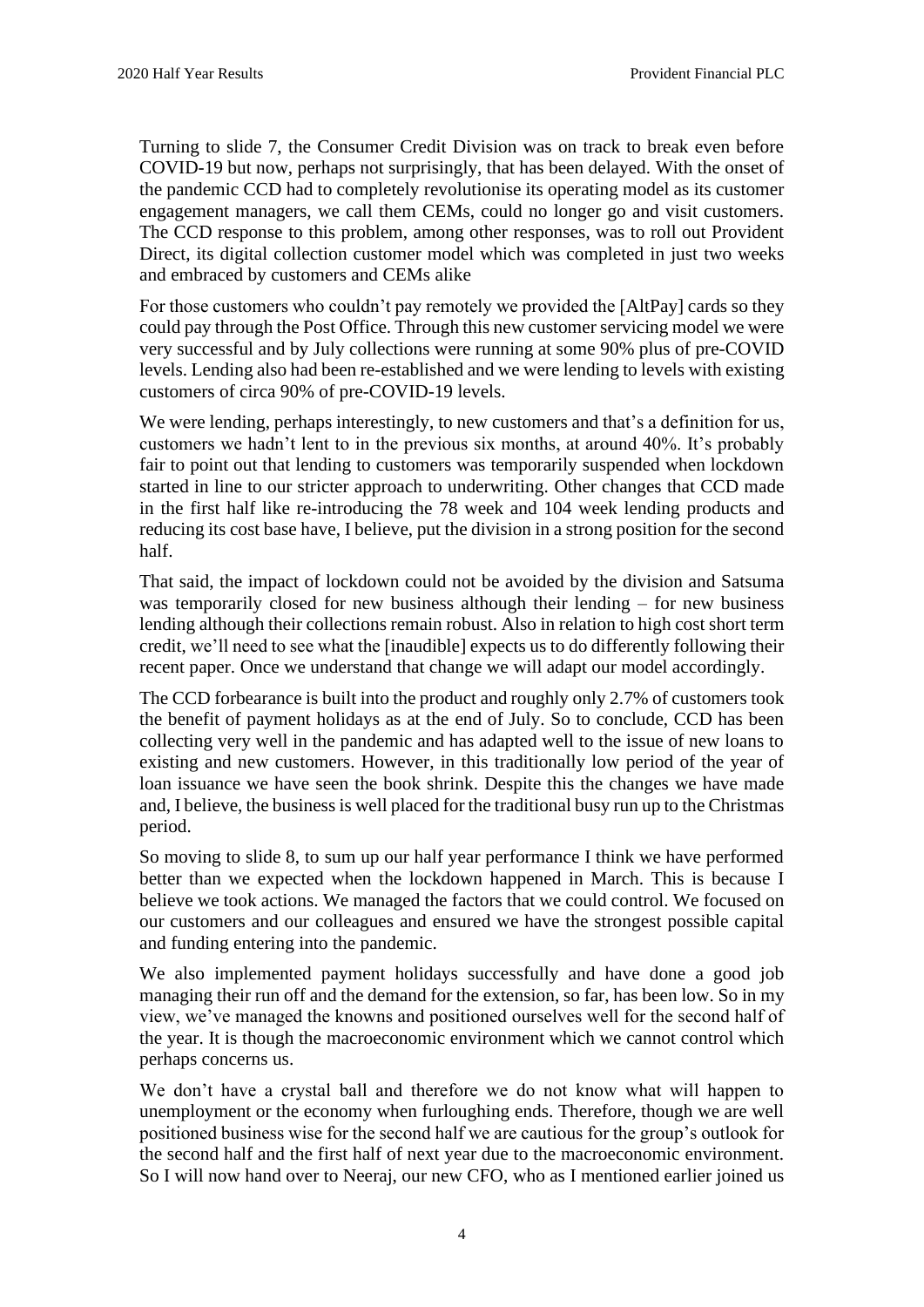during lockdown from Secure Trust Bank. He will run you through our interim numbers before I wrap up with strategy and outlook and then we'll take some questions and answers. Neeraj, over to you.

# **Neeraj Kapur Chief Financial Officer**

Thank you, Malcolm. I'll take you to slide 10. As you've already heard we go into H2 this year with very strong capital and liquidity positions. At 35.4% seen through with one ration. With £215 million of surplus capital and 1.2 billion of liquidity with more than a billion of that as [inaudible]. This also shows the ability of Vanquis to raise deposits during a crisis which is also very important and is very effective.

The deposits were all priced below 200 basis points. Malcolm and I have driven these metrics from the beginning of the crisis to create optionality both from a defensive perspective during COVID-19 as well as in a growth scenario which we all hope will come sooner rather than later. Our objectives as set out in our Capital Markets Day last year are still as relevant to us as they were then, albeit now delayed.

Receivables growth will [drive our] IFRS 9 investment as will the improvements to the customers digital experience which will be supported by scalable and resilient [inaudible] resistance. Together with my treasury team I will be driving towards an optimised capital stack, as well as a more efficient and diverse funding structure for the group. During this crisis customers have shown an incredible drive to protect their credit and where possible reduce their debt burden.

The IFRS 9 impairment charge from H1 has therefore predominantly been driven by the very material deterioration in the macroeconomic outlook. We have also taken steps to tighten credit acceptance criteria significantly which I will come on to later.

I will now turn to slide 11. As you can see in this group results summary slide Vanquis and Moneybarn remain profitable even after the significant increase in IFRS 9 provision which is mainly due to the macro outlook deterioration. Our CCD division has been hit by the lack of new business during lockdown and the resultant impact on its receivables which by their nature are short maturity. This will inevitably delay the path to CCD's profitability.

However, if the macro outlook is to be believed and taken with the tightening of credit criteria by the big banks, the number of customers looking at our type of products is sure to increase significantly. At the same time we're seeing significant weaknesses in the business models of our competitor base during this time. The diversity of funding within our group and the capital strength bandaged from contrast to help our customers achieve a better everyday life.

I'll turn to slide 12 which gives you a divisional snapshot. What I would like to point out on this slide is that the most significant change in Vanquis and Moneybarn from H1'19 to this year is the impact of the macro outlook on impairments. Utilisation of credit cards issued to customers was hit significantly during the lockdown and not surprisingly.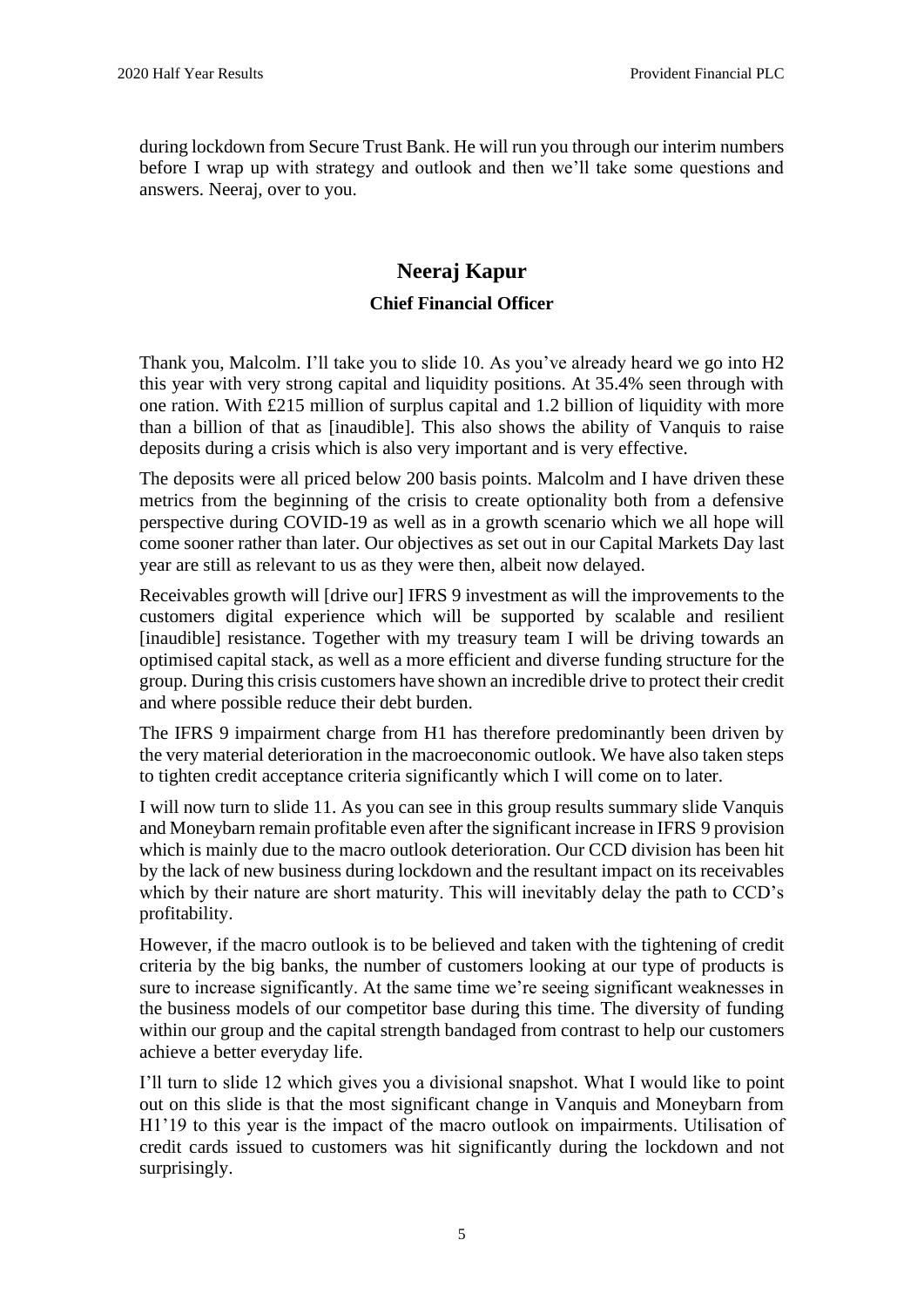Moneybarn which has actually been able to increase its receivables during H1 this year by remaining open during lockdown allowing those keyworkers that were looking to buy used cars to go to work has been a great example of our business model helping our customers to achieve a better everyday life. Our Provident business was nearly entirely impacted by the fast run off of receivables with no new business during lockdown. New business levels are now returning to pre-COVID levels.

Slide 13 sets out the key performance indicators. These are some of those that we use within the group to both understand and drive performance across our businesses. Cost of risk has increased unsurprisingly as I've already mentioned. There will be a strong focus on return on required equity going forwards as well as net interest margin and risk adjusted net interest margin. The capital liquidity net risk confirmed the points already made on capacity and preparedness.

Slide 14, which is interesting to see on this slide that the pre-impairment profit is only 15% down with net interest margin down by only 12%. This tells us that building receivables under tight underwriting criteria and improvements in the macro outlook over the medium term will return profit levels back to those that were pre-COVID.

The investment over the next three years in our business is digital customer offering will help improve efficiency of delivery as well as reduce operational risks as the business scales up in a post COVID environment. This will drive returns as more customers are helped in improving their everyday lives.

Slide 15 is an interesting slide and talks about the spend behaviour of our Vanquis customers. You will see here that initial fall in Vanquis customer spend was driven significantly by curtailment of holiday and recreation activities. Clearly unsurprising. It is interesting to see that in H1 retail spending by customers doesn't seem to have changed much.

At the more detailed level we saw that the high street spending that dropped significantly was replaced by a near equal and opposite increase in DIY spend. Unsurprisingly, spend on food increased. Spend levels are beginning to return back to their pre-COVID levels, generally.

Slide 16. Moneybarn has seen the fastest recovery to pre-COVID levels of all our businesses and our new business in collections are doing very well. This is after a significant tightening of credit acceptance criteria which has led to new business quality being more near prime in nature. It is also interesting to note that used car [volumes] have held up well since the crisis started.

Moneybarn is a wholly HP finance provider with a security of the car and an amortising loan profile over an average period of more three years. So whilst Moneybarn has no direct impact from car values as is the case with PPP providers, Moneybarn does have exposure on used car prices in the case of repossessed cars whose lost [inaudible] default.

CCD business has benefited from accelerated in production of Provident Direct, a collections method that was introduced UK wide. CCD loans are relatively short in duration therefore suffer run off more quickly than our businesses especially as was in the case in lockdown where customers are both unable to take new loans nor have as much need for spending on important items.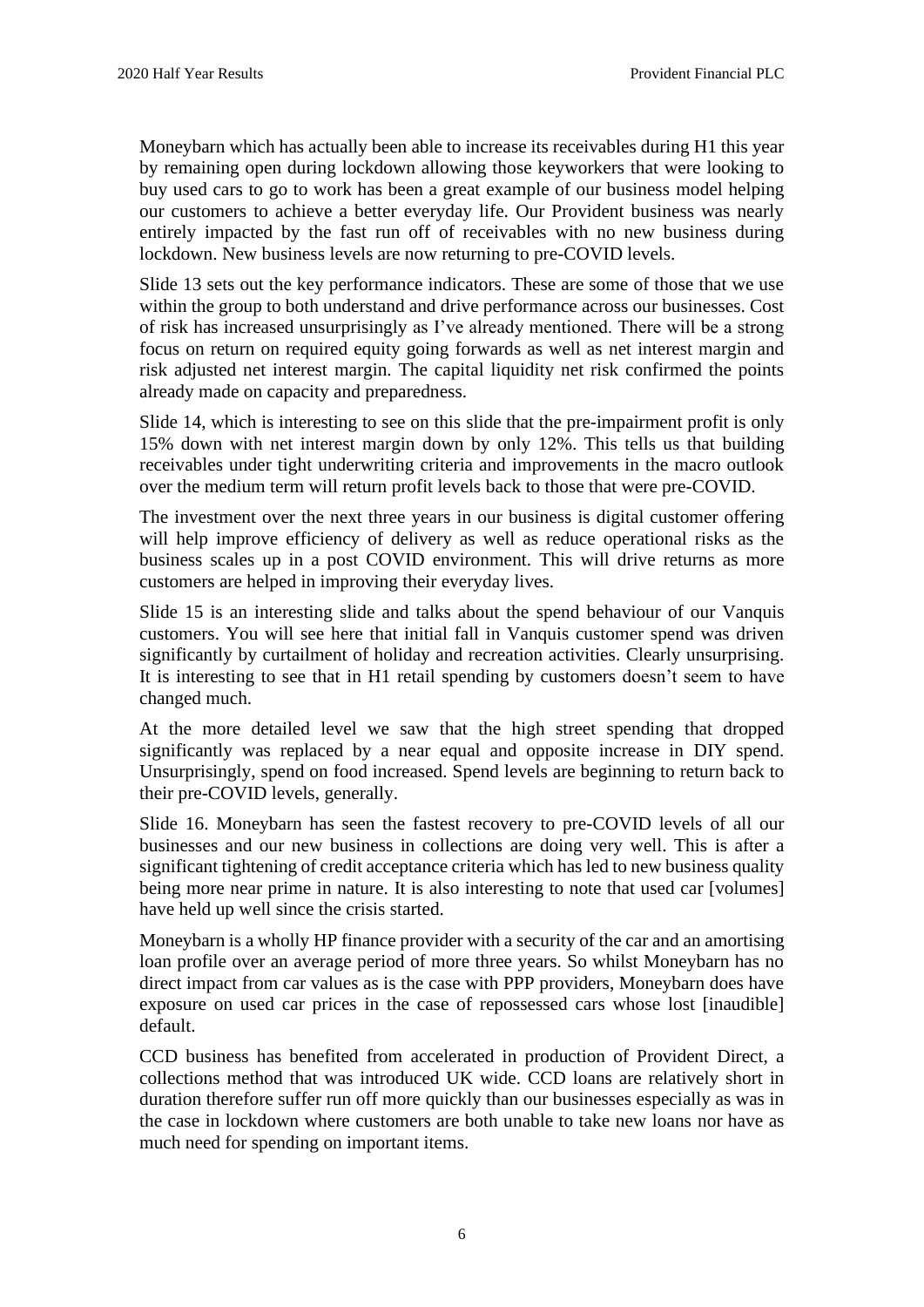CCD's new business is seasonal and the most significant time of the year for new business flow is pre-Christmas. Quarter 4 with all its uncertainties will be an even more important period for CCD this year.

Slide 17 looks at the impact of payment holidays on our businesses. It was interesting to see the low take up of payment holidays in Vanquis only peaking at 3.5% and now below 1.2%. Our customers clearly see their credit card as an important credit facility in their day to day lives. 23% of customers taking a payment holiday ended up in another form of forbearance after the holiday period ended.

We will continue to monitor future applications for payment holidays which, in theory, can be made up to the end of October this year. Looking at the current levels of take up this remains particularly low.

Slide 18 looks at the payment holidays taken in Moneybarn. They saw a much more material take up of payments than Vanquis. This is partly due to the fact that this option was offered by Moneybarn very actively. This was important since our Moneybarn customers are in the most not homeowners and therefore their car finance payment is the largest one of loan cost per month that they face.

Nearly all will also need their car for going to work. Interestingly, 24% of those taking holiday have moved into another form of forbearance after the holiday ended so similar to Vanquis.

Slide 19, evidence of the material reduction in new business that I talked about earlier. It shows the picture both in terms of intensity and in terms of volume. So it's not unexpected to see that the tightening has also led to reduction in new bookings for the month.

Slide 20 looks at the same metrics but for Moneybarn. The risk reduction in new business in [quarter 2] is also well evidenced by Moneybarn and has also led to improving volumes due to the move towards more near prime lending, which is a [inaudible] than the subprime lending. This demonstrates a very strong relationship with introducers which has strengthened during lockdown through the fact that Moneybarn remained open for business where many did not.

Slide 21 shows our robust coverage ratios. These remained robust and improved from 2019. As you will all know, prime lenders such as the high street banks hold significantly low coverage levels of impairment provisions usually measured in low single digit percentages. Examples of this are Barclays coverage in H1 2019 [inaudible] was 1.8% but now increased to 2.5%, an increase of nearly 1.5 times. Lloyds nearly doubled their coverage to 1.4% of receivables.

These lenders are also much more highly leveraged on their capital due to the very slim RWA on their predominantly consumer mortgage loan [books], which also offer slim net interest margins. They all generally benefit from the [inaudible] government guarantee that systemically [inaudible] demands. In contrast, our business model delivers high net interest margins, has very high impairment coverage with low levels of capital leverage.

Slide 22. This shows the impact of COVID-19 and the macroeconomic outlook on our businesses.

Slide 23 then goes on to look at the effect of our ECLs. This slide is quite important. The waterfall of the ECL shows that the result is that we're near £1 billion within our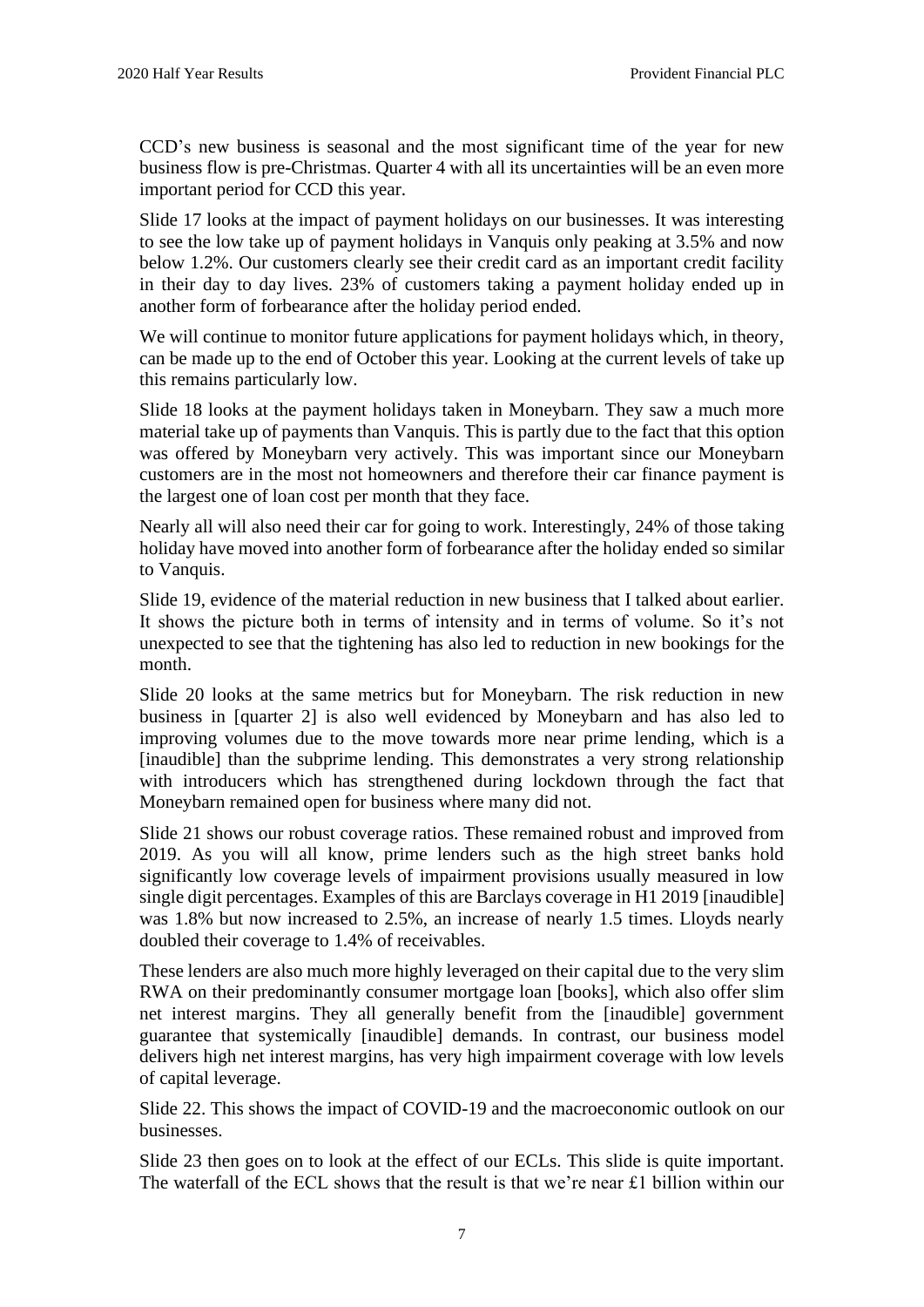balance sheet for impairments. We've taken a prudent and cautious view when assessing the outlook from employment in the UK with a peak severe unemployment level in 2021 at 14.1%. This compares with others at very much the top end of forecast for unemployment.

If we were to use the 14.1% as a 100% weighted scenario the additional impairment charge we would have to provide for in addition to the £73 million as you can see on the left hand side would be an additional £95 million. So whilst this is a theoretical number it also shows the fact that within our £250 million excess capital that this is easily accommodated.

Slide 24 on receivables really confirms the messages that we've been talking about earlier on this call. The reason for the receivables is clearly down to the lockdown and, obviously, the fact that we remained open during the lockdown for Moneybarn.

Slide 25 provides a waterfall for our CET1 from the end of 2019. Again, unsurprisingly, you can see the impact of the post-tax loss as well as the dividends cancelled. IFRS 9 transition amortisation continues and leaves us with £705 million of CET1 which equates to 35.4% of a CET1 ratio with £215 million of excess which is a very strong position for any bank of our size and nature.

Slide 26. This really starts talking about something that I'm very keen on which is not just the strength of our CET1 ratio but also scoring the optimisation of our capital stack and the improvement of the group return on equity through the use of Tier 2 capital, for example, and then maybe potentially, AT1s as an alternative to CET1 only.

It's interesting to note also that our Tier 2 capacity currently around £125 million over and above our CET1 and therefore in addition to our £215 million additional capital that we have not been deploying in [inaudible] as yet. So the growth that we could achieve with the additional forms of debt capital would be very attractive too.

Slide 27 is really about the focus on our balance sheet and how we manage liquidity. The slide shows that in quarter 2, quarter 3, the improvement in both the cost and the undrawn capacity of the group's non-consumer deposit funding have increased quite significantly. The removal of the VREQ that Malcolm mentioned earlier in quarter 3 has been instrument in improving both the cost and diversity of funding in the group. We will continue to optimise both cost and diversity of funding.

We've continued close and positive cooperation with our regulators. This will help deliver better value to our customers as they continue their journey with us to a much better everyday life. I would like to hand back to Malcolm.

# **Malcolm Le May**

# **Chief Executive Officer**

I hope those of you listening found that financial update interesting and informative. Turning to slide 29, you can see here our purpose and culture which I implemented in 2019 which we've embedded and you've obviously heard me discuss before. This is central to what we want to achieve here at Provident, how we want to operate and,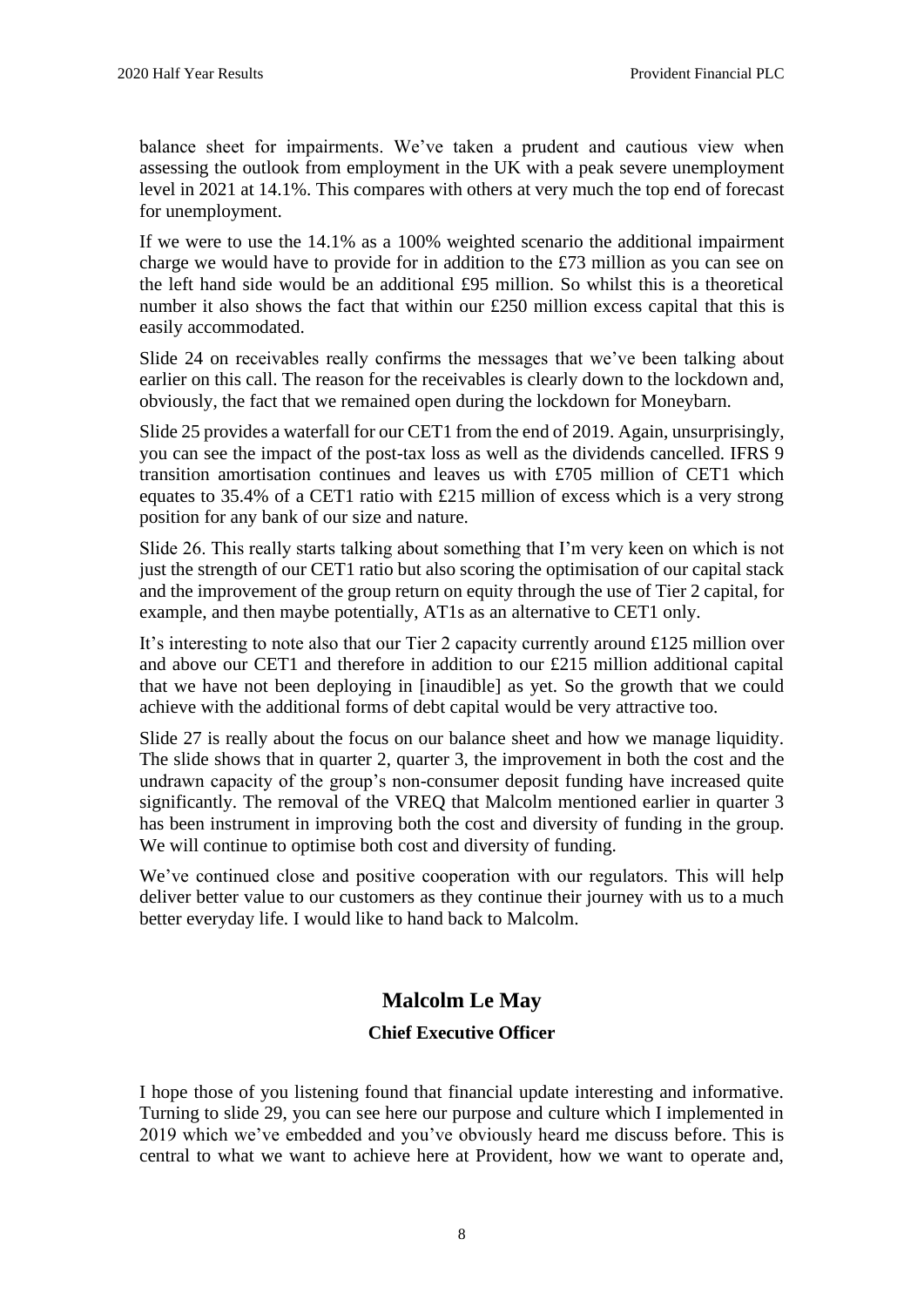indeed, why we need to exist. I believe it's really proven its worth this year and creates a business advantage for us as a group.

In my view, our purpose is now beginning to resonate just as strongly externally as it is internally. As regulators and government worked out how to respond to the pandemic various consultative forums were created to help the financial services sector steer a path through it. I was asked to join the Consumer Finance Forum which is chaired by John Glen, the Economic Secretary to the Treasury. Also the FCA and UK financier roundtables chaired by Chris Woolard who is the interim FCA CEO.

I was representing Provident and the sector but I think two years ago we wouldn't have had a seat at that table so I think that's the progress that both we and acceptance of our sector is making. Our involvement here shows that the government and the regulators feel our customers are important. I think it shows that they feel we may have changed. It does give us a seat at the top table to fight for our customers in the sector right through the pandemic and beyond. I think this is going to be very important if we're going to help our customers going forward.

As shown earlier on slide 4 and here again now, Provident's biggest opportunity is the sheer size of the subprime market in the UK. As I said before this is a market with approximately 10 to 12 million adults at present which is about 1 in 5 of the working population. With about 1.5 to 2 million customers moving in and out each year. I take no pleasure in this statement because no one ever wanted a pandemic but our market will grow because of it so the opportunity for growth at Provident will increase.

Also what is becoming clearer as the pandemic progress is that funding is being held back or withdrawn from the sector. Going forward it's likely that demand for responsible lending in our market will grow just as supply is reducing. Not a great public policy outcome and nor helpful for our customers. The size of growth in the market due to the pandemic is obviously going to be difficult to quantify.

But that said, the new customers will have the same characteristics and traits as the old as highlighted on the right hand side of this slide. They'll need a specialist partner such as Provident to deliver them the tailored product and services that they want. Provident is the leading specialist credit provider for these customers and if we did not exist alternative options for these customers would be severely limited.

Slide 31 sets out our vision for the future underpinned by a number of growth and efficiency initiatives. The slide was first presented at the Capital Markets Day and this shows the progress that we're making. Vanquis Bank is relaunching their loan proposition next year, expanding its white label partnerships, and developing a selfemployed proposition, all of which will deliver growth.

Moneybarn is focused on core market growth, expansion of distribution through lead generators, and moving further in towards the near prime market. All of which, again, will deliver growth. CCD's key growth initiative this year was the successful roll out of Provident Direct for home credit. This hybrid product has been a great success and implemented far sooner than we anticipated with take up being significantly above forecast following its rapid roll out in the earlier of the second quarter. Its take up has, in effect, digitalised the home credit collection operations with remote collections reaching in excess of 90% in April and May.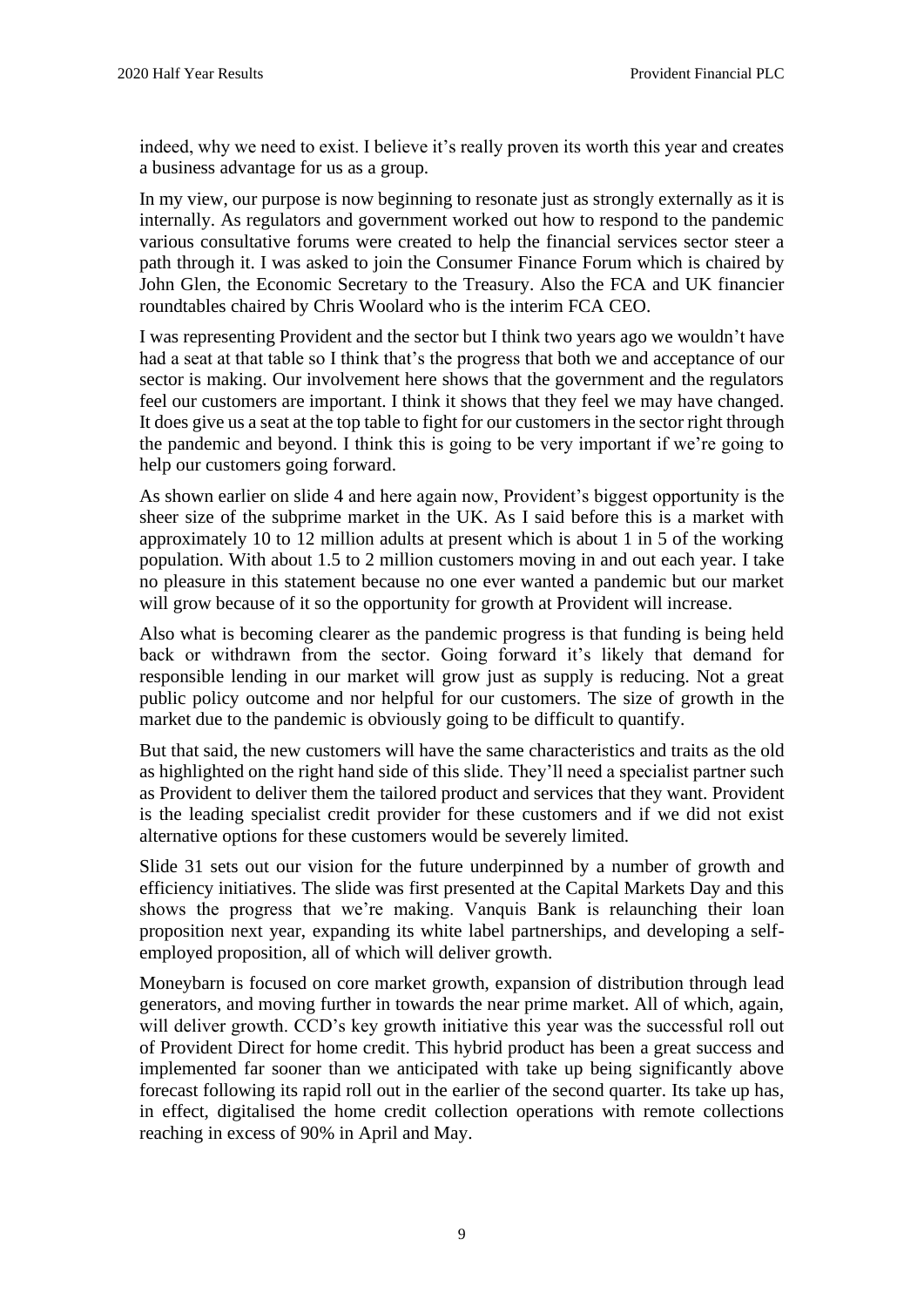Turning to group, as you know, our medium term aim is to create a bank for the underserved. This has not changed but our focus is now on achieving cost and capital efficiencies as shown in the Moneybarn securitisation and the successful bond retender. Therefore ensuring that we have a balance sheet to take us through the pandemic allows us to support our customer through responsible lending and also to fund future business growth.

Finally, slide 32. Provident, in my view, has performed robustly during the first half of the year and demonstrated its resilience. In fact, we have performed better than we modelled when the COVID-19 epidemic first struck. The key to this performance was down to the decision that we made right at the outset that we would manage what we could control and consequently our focus was on customers and colleagues and ensuring that we had the strongest possible capital and funding position going into the pandemic and the unknowns that it was to present.

Turning to our focus for the second half of the year and next, we will need to rebuild and grow our receivables books and invest in our digital offering to ensure that we have the best digital customer journeys in place. We are in a good position as we enter the second half of the year. The business has been tested. Our strategy has stood up. We are delivering on our Capital Markets Day promises and our capital and funding is very strong. Our customer base is more resilient than most and exhibits some degree of countercyclicality.

That all being said, we need to remain cautious about what may happen in the second half of the year as the macro environment is still very uncertain. As you can see on the slide, the key variables will be a deterioration in the UK economy, the withdrawal of the furlough, and probably a rise in unemployment. We cannot predict the short term but in my view we are well positioned for the medium and longer term. We are the largest provider in the subprime market. We hold a dominant market position in credit cards, car finance, and home credit.

The subprime market will also grow because of the pandemic and it looks like the supply of credit into the market is reducing. In my view, we have the strategy, the capital strength and funding, market position, product distribution, and management team and culture to grow Provident and to create the bank for the underserved. At the same time delivering attractive long term sustainable returns for our investors over the medium to longer term.

Thank you for listening. We will now take questions which will be coordinated by Jess, our moderator. Could you please, if you want to ask a question, state your name and the firm and then Neeraj and I will do our best to answer them? Thanks.

# **Q&A Session**

# **Gurjit Kambo - (JP Morgan)**

Good morning. Thank you for the presentation. I have three questions. The first question is within home credit clearly you've been able to remote lend and remote collect. Is there a view that maybe this can transition to the model of the future? Do you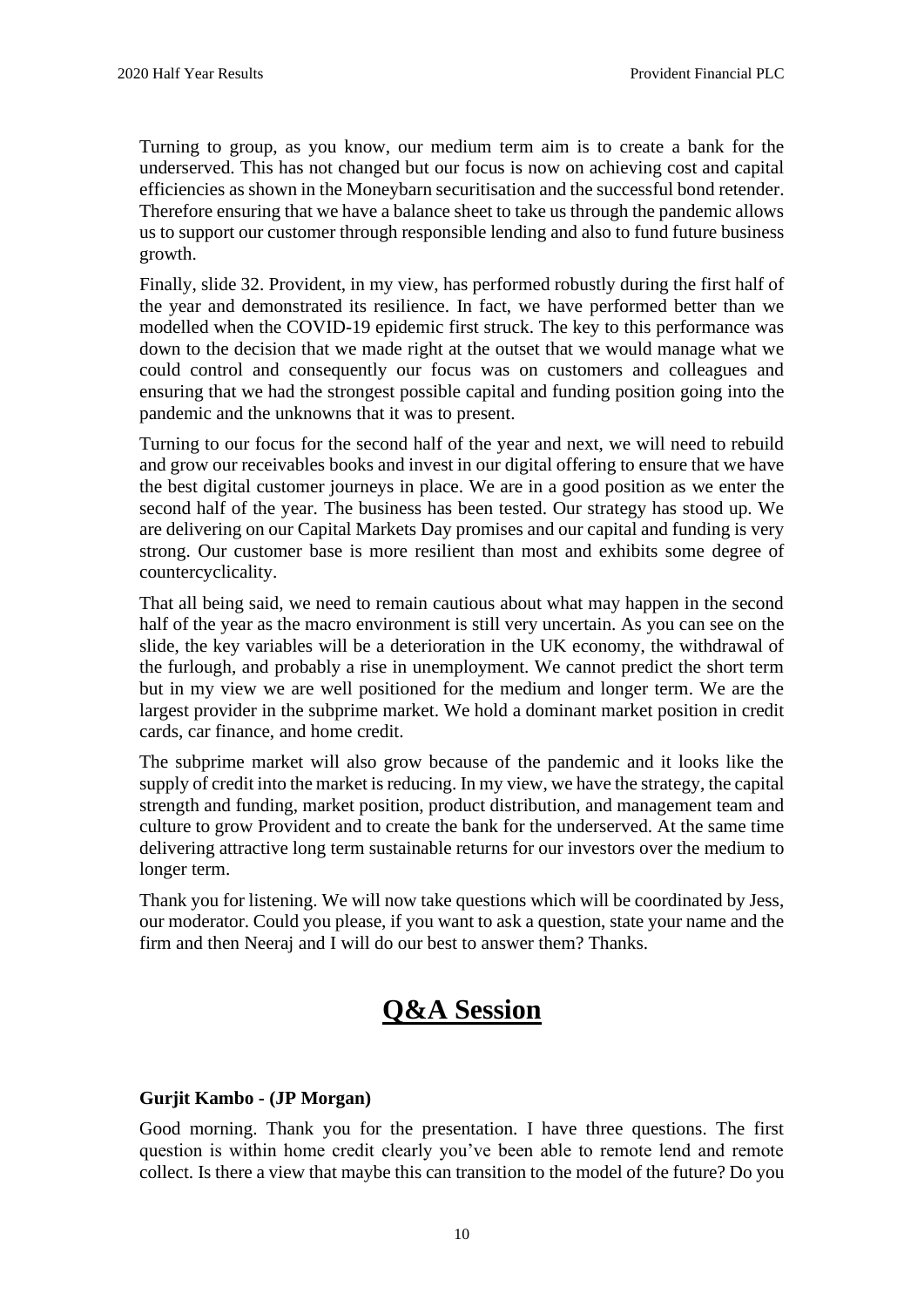need to really return to a home based model given that it's working? Just linked to that, in terms of the reduction in the CEMs by 300 people is that going to link to potentially how you're looking at the model going forward? So that's the first question.

The second one is just in terms of £74 million in payments that you said you've taken related to COVID-19 and the macro outlook, just to be clear, is that based on the base case scenario on slide 23 for unemployment or is that based on a combination of down side and more severe? The final one is can you give us any indication of what percentage or what number of your customers have been furloughed during the last few months? Thank you.

# **Malcolm Le May**

Right, three very good questions. I will answer the first one and Neeraj can answer the second and I'll come back on the third. Yes, in terms of home credit, has been changes that we've been forced to make - changed in any way the models of the future.

I think lending to this segment of society will always require an element of face-to-face contact, both for origination and in some cases, collection. So while I think that Provident Direct will probably be more - as a percentage, a more significant part of the business than perhaps we might have thought when we first were planning to roll it out at the beginning of this year, I still think that there will need to be an element of faceto-face contact for two very good reasons.

One is that a number of our customers want it. At this end of the social spectrum, there is an element of people actually liking to have a face-to-face contact with people. It doesn't apply to all of our customers in home credit but it does apply to a number of them.

Secondly, when customers do fall on difficult times and payments are not coming through remotely, you will need to have a face-to-face interface with them. So I think that we will undoubtedly be seeing a greater percentage of, if you like, digitalisation featuring in the model going forward but equally, I think you won't get rid of the faceto-face contact all together.

In answering your second question about the resizing of the CEMs, in part it is making sure that we have - we are operating as efficiently as we can do but also, it does reflect the fact that there has been an element of greater digitalisation on the collection side of things.

So I think that's an answer to the first question. Neeraj, do you want to answer the question on the £74 million impairments and whether or not - the base case and how it works?

#### **Neeraj Kapur**

Yes, sure. What you'll see in the [inaudible] our accounts, is a table on the macroeconomic provisions which shows that the weightings that are given to the base upside, downside and severe downside. So the base case is weighted at 50%, upside at 10%, downside at 35% and severe downside at 5%. Taking those weightings and applying them to the unemployment macro-indicators, we come up with the - that is how you get to the £74 million.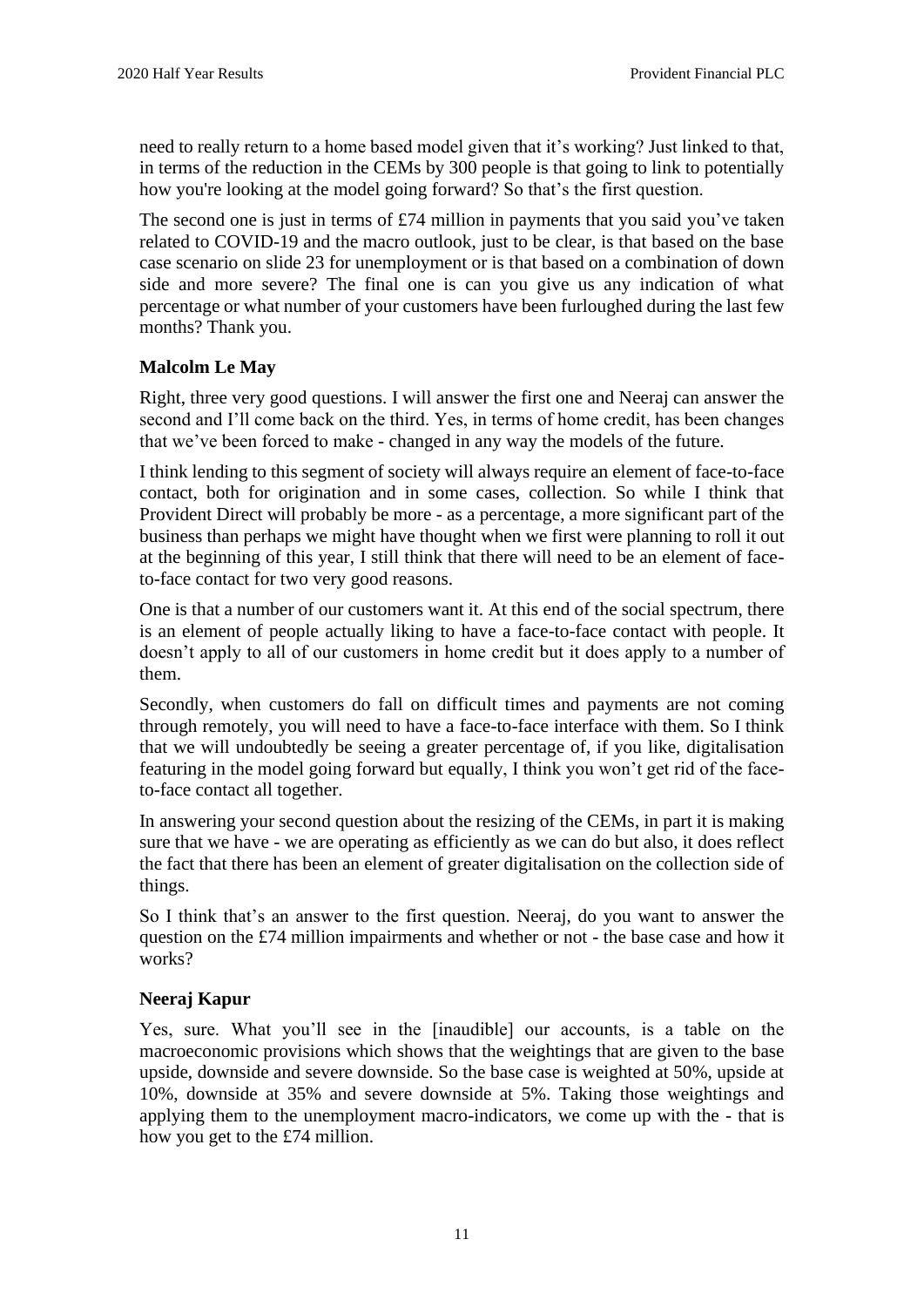The other point that I made was, if you take the 14.1% peak unemployment for 2021 and use that theoretically as a 100% scenario, that £74 million that we've included would be increased by a further £95 million, being the very worst case.

#### **Gurjit Kambo - (JP Morgan)**

Okay, thank you.

#### **Malcolm Le May**

Then in answering to the question about what percentage of customers have been furloughed, we don't have any accurate statistics on that because obviously, as long as customers are paying, normally whether it's in terms of their monthly repayments on the credit card or repaying their loans at a Moneybarn or indeed in the CCD, we wouldn't know whether they had or hadn't been furloughed.

I think it's reasonable to assume a significant percentage of them have been furloughed.

The only related stat I can give you is that we've done a very small survey of customers in Vanquis relatively recently, to ask them if they or anyone in their family have become unemployed as a result of the pandemic. That was running at around 4% and I think it was running - the last test was 7%. But that was a very small sample, so I'm not sure you can extrapolate that.

Clearly, the other area of course is payment holidays. We've given you the stats on that. I think this is something that we will see more of later in the year in terms of going into more data on that.

#### **Gurjit Kambo - (JP Morgan)**

That's great. Thank you very much, guys.

#### **John Cronin - (Goodbody)**

Good morning guys and thanks for taking my questions. The first one, if I could come back to the substantial deposits billed. I'm thinking there in terms of that excess liquidity deployment and more particularly around your previously expressed ambitions to potentially bring Moneybarn into the ring fence.

Does that early build and deposit balances position you in a better context for that conversation with the regulator? If there was anything further to say on that at this point, whether it be in relation to timing or expectations more broadly, that would be helpful.

My second question is just to pick up further on the provisioning point. Can you give us a feel for the granularity in an internal modelling context? I guess what I'm referring to particularly is I appreciate you've gone with a pretty harsh unemployment assumption relative to consensus economist forecasts, as I see them at least.

Most relevant clearly in the case of Vanquis and Moneybarn, but I would like to understand a little better in terms of how your models cope with the very particular impact that COVID-19 is having on certain sectors of the economy and how that's enshrined in your modelling in relation to the [disaffected] customers in the service industry, to which there may be a bias and so on. So to just get some comfort on colour, rather, on that point in relation to your modelling and confidence in your provisioning as a result.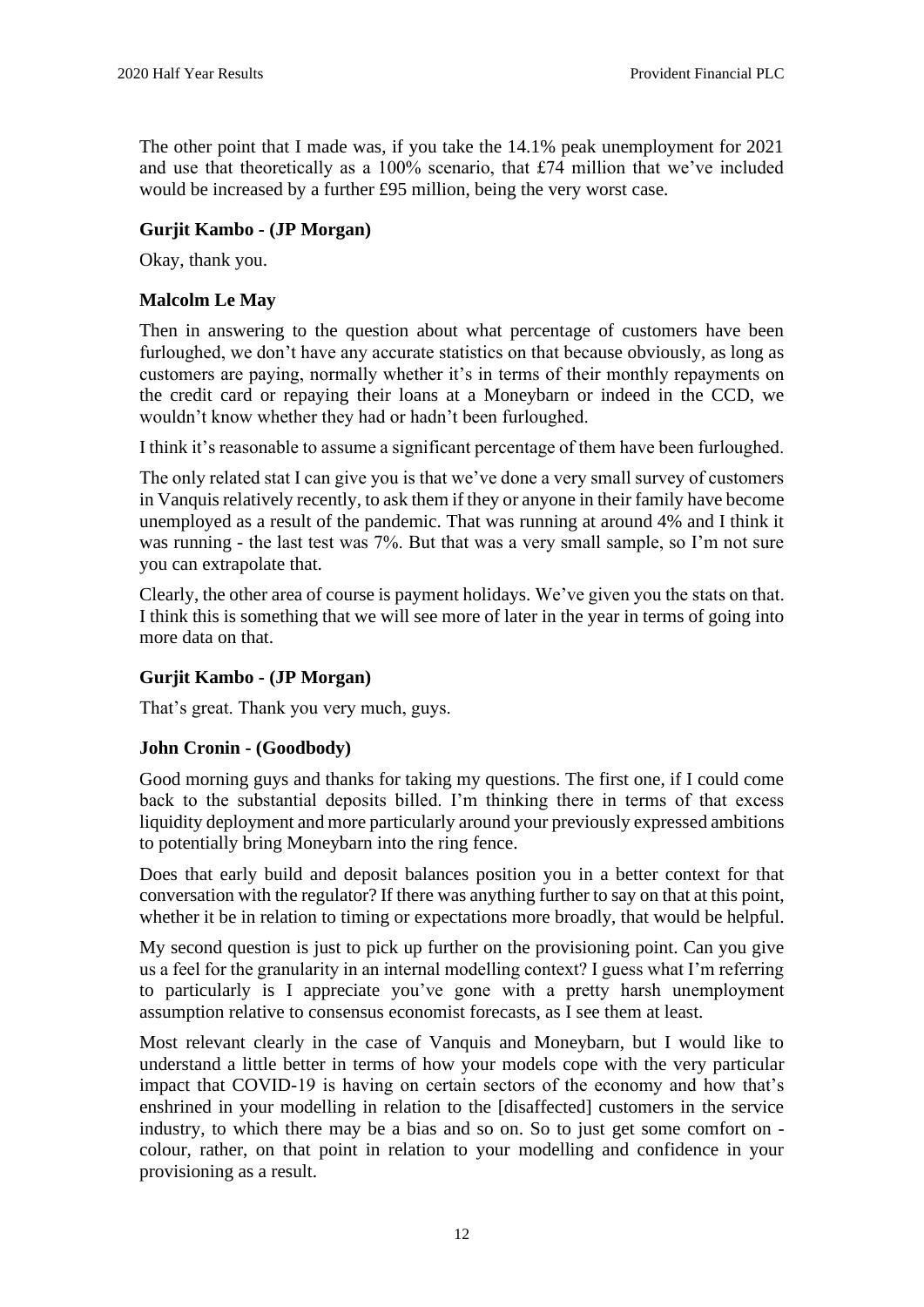Then finally, if I could invite you to make some comments on the competitive landscape and how that has bene evolving, particularly since the onset of the pandemic and that might, in time, crystallise possible M&A prospects or even substantive organic business build, separate to what you're seeing as customers trickle in to the sub-prime sector more broadly. That would be appreciated, thank you.

# **Malcolm Le May**

I will have a stab at questions one and three and I'll let Neeraj talk about the provisioning. I think yes, we are in an extremely liquid position. We've also said our longer term objective is to build a bank for the underserved. Clearly, having the ability to utilise retail deposits to fund other business - other appropriate businesses within the Group, is something that is on our agenda.

Obviously, this is a journey which we had to go down with both the PRA and others. It is clear that there would be an interest in economic advantage of funding Moneybarn utilising other forms of capital than the traditional route which we've used, which as you know is a revolving credit facility and third-party external bonds.

In fact, you've already seen at the start of this year, starting with the securitisation program [inaudible] business, that's something we will continue. As, indeed, we will look at utilising, if we can, retail deposits to fund that loan book going forward.

It's not something, John, that will happen overnight. It's something we will require extensive discussions with the PRA but clearly, in terms of the medium-term, it's something we've got to look at properly. With their consent, I would like to explore it further. It's really been put on hold from a discussion in the last few months because of the circumstances we're facing.

I will hand - I will let Neeraj answer the question on provisioning and the granularity on that then I will come back with some comments on the competitive landscape. Neeraj? Are you there?

#### **Neeraj Kapur**

Hi, John. Yes. Just on the modelling. So the granularity obviously goes down to customer level and then goes into the actual loan itself. We - the way that we model is very much predicated on the probability of default and that probability of default has been affected quite materially by the macroeconomic indicators that we've used. As you say, they are - seem to be more prudent than the average.

In terms of how we look at each and every customer, that is something which would be ultimately more difficult to actually assess whether we think somebody in a particular industry is more likely to default or not because as long as they are paying, then it's difficult to start increasing that default level without seeing any evidence of that likelihood of default.

So we're relying on the macro and that's why we've taken a more prudent view of the macro, to give us that buffer, if you like, against those kind of movements in the economy.

We do find that, certainly if you look at our CCD business, it isn't correlated to macroeconomic indicators and it is very much driven by collections activity and the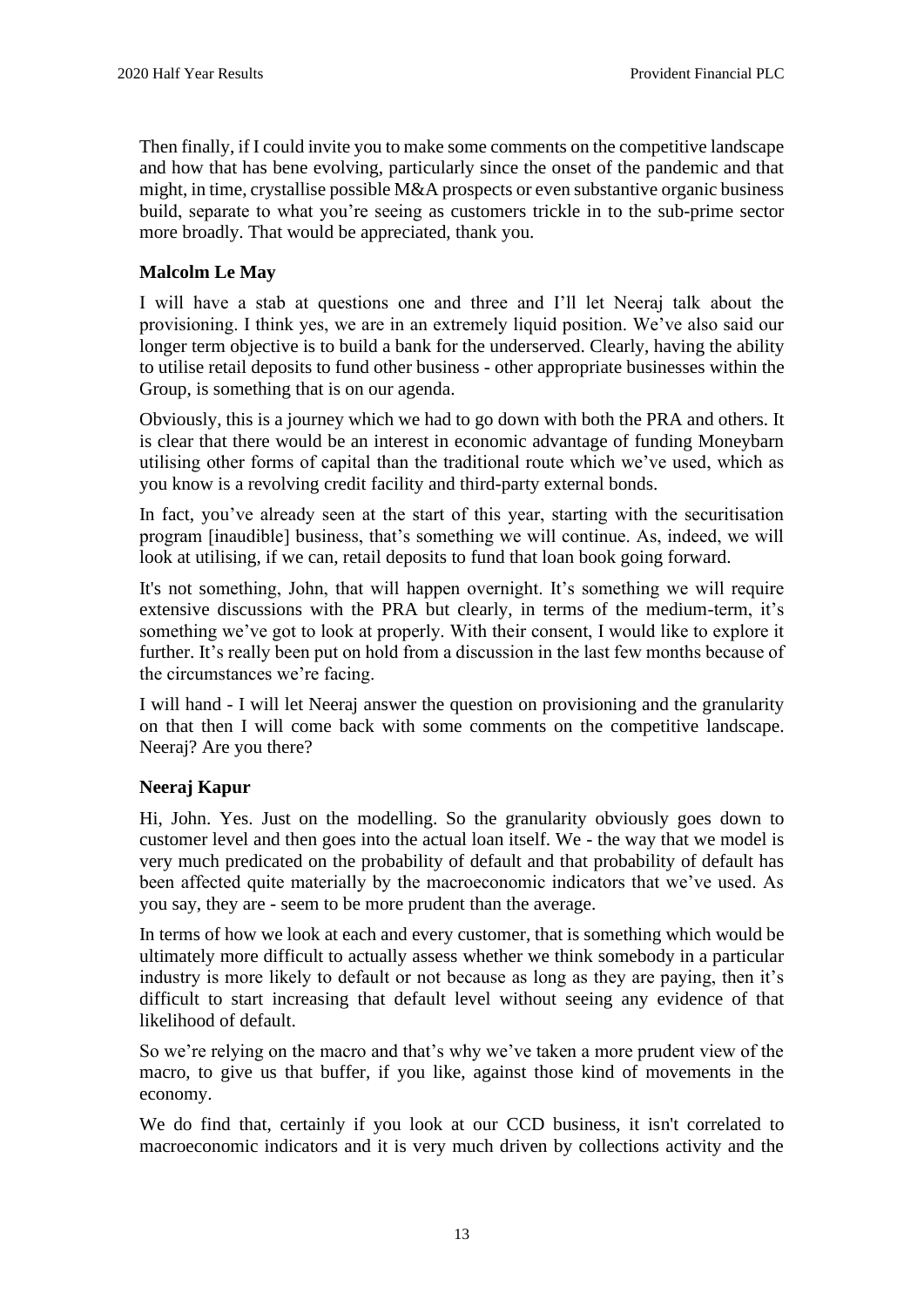number that pay-on-time versus those that don't. So that continues and we monitor that very, very closely to understand our impairment levels.

### **John Cronin - (Goodbody)**

Thank you, that's very [helpful].

### **Malcolm Le May**

So that's the question on provisioning. In terms of the competitive landscape and how that may evolve, I think the first and foremost - the first point I make is, as I said in my comments earlier, this is a very large sector numerically by number of customers, 10 to 12 million people. In fact, the current pandemic is likely to - certainly in the short term - expand that.

We are - so there's a need for credit for that segment of the community and actually, particularly I think as we go further into the economic problems that this pandemic is causing, I think one of the great advantages we have relative to our competition is that we are financially robust and that is in no small part because we have got a bank within our Group.

I think we've also got the ability to access, both through that and also our broader financial position, different sources of capital to fund - for fund growth. It's not for me to comment on the position of others in the sector but I think certainly at the high-cost, short-term credit end of the sector, some of the other listed companies have issued R&S statements saying - outlining some of the challenges they face.

We've obviously been seeing that at the home collected credit end of the market. The guarantor loans market where there are two principal players, one of whom has been attracting a lot of publicity about its circumstances but equally, none of them really have the financial robustness that we seem to have.

Equally, on the credit card side of the busines, you know there aren't really, other than at the nearer prime end of the market, where you can argue that Cap One and maybe Barclay's have got a product, there aren't anybody, really other than NewDay who is competing against us and they're funded again differently.

They're dependent on the securitisation markets. The government hasn't given any particular access to capital to these chaps and so I think that is one of the things that is constraining their growth, in my personal belief. I don't know their details.

But I think, where I feel is that we are in a position to grow organically because of that opportunity. Certainly, at the moment, you look at the challenges we've outlined during this call that we still face in the back half of this year and possibly in the first quarter of next year. I think we've got plenty to keep ourselves occupied with, without getting excited about M&A.

So we'll just have to see how things evolve during the course of the next nine to 12 months in that regard.

#### **John Cronin - (Goodbody)**

Thank you.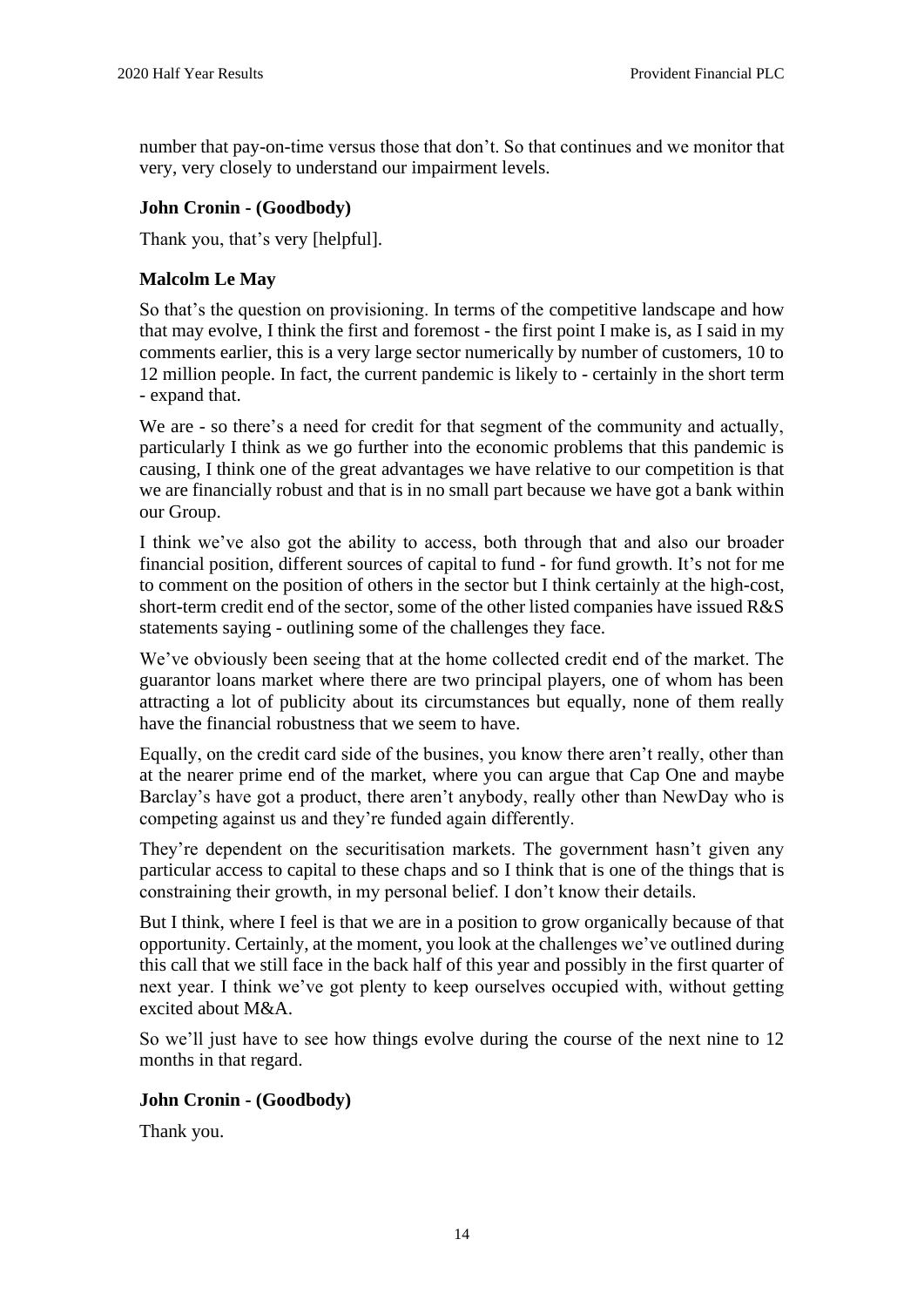### **Gary Greenwood - (Shore Capital)**

Morning. I've got three questions, please. So the first one…

### **Malcolm Le May**

It seems to be a trend going, doesn't it?

#### **Gary Greenwood - (Shore Capital)**

Yes, yes. I think it's the analysts' done thing where you've got to ask three questions. So I'll ask my three, anyway. So the first one was just on the VREC. So good to see that the restriction was lifted there. [Inaudible] useful if you reminded us exactly what the sort of restriction entailed and therefore, as a result of that being lifted, what the increased flexibility that you've got within the group is now?

Then secondly, on IFRS 9 and the capital position. So obviously the capital position has improved a lot in the first half of the year. I'm guessing that the end of the June core tier one ratio, is probably a peak if loan growth picks up in the second half of the year and also, I'd expect some IFRS 9 conditional relief run-off.

So obviously, there's a mechanical run-off there but I presume there's also some runoff as defaults come through, so if you could just give us some colour on how you see that core tier one ratio evolving going forward.

Then last one, just a question on slide 21, just looking at the provision coverage for the coverage ratios relative to the first half of last year have gone up for Vanquis and CCD but it's come down at Moneybarn, even though it's up on the position at the end of the year. So I'm just trying to understand why the movement versus the first half of last year. Thanks.

#### **Malcolm Le May**

Okay, I'll answer the first one and then Neeraj can answer the second two questions. The VREC was put in place in late 2016 and you'll recall back at that time, we were under an investigation from the FCA and there was uncertainty about the change of model in CCD, which was - turned out to be Project Accelerate, which obviously as we all well know, didn't go well and led to the difficulties later in 2017.

It required us to get consent from the PRA for any capital or other distributions from the Bank to the broader part of the Group. So it effectively ring fenced the Bank from the group.

The listing, I think is - and you'll have to check with the PRA. The listing is indicative of, I think, a belief that the - from the government's perspective, the Group is being well governed and therefore, whilst we would always still consult with the PRA, we have that much more flexibility to move funds around within the group.

I guess that's evidenced by having had the VREC lifted, the fact that we could take an inter-company loan of some £75 million funded by our retail deposits and basically use that to redeem £75 million in bonds.

Now that, to put that into context, we were able to buy those bonds at a discount as Neeraj said. So there's a capital - a small capital gain doing that but more importantly, going forward, it meant the effective interest on those - on that form of funding, was reduced from 8.25% down to about 1.7%, I think it is. So there's a clear economic gain.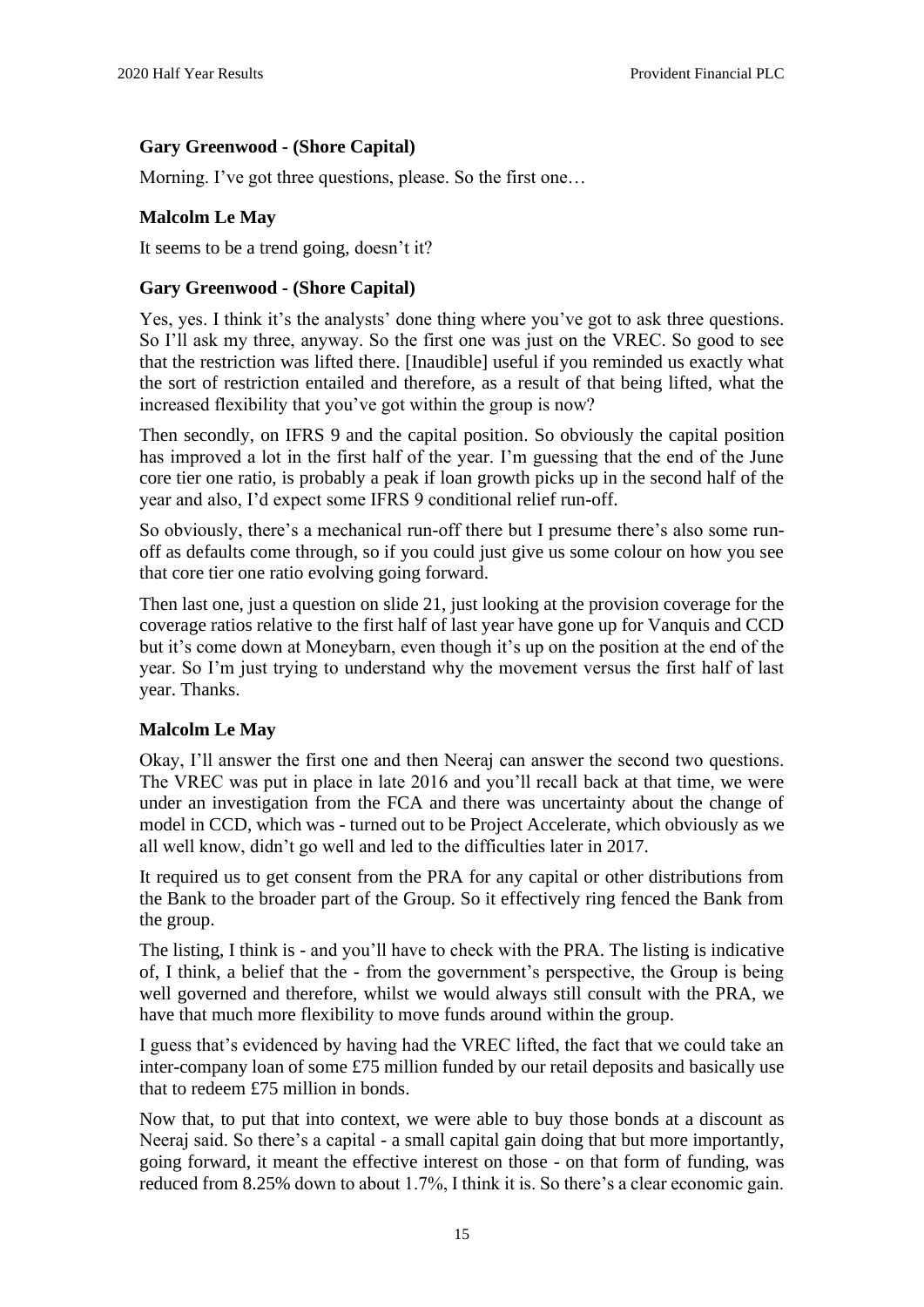The extent that we used the fact that we have got the Bank and the Group going forward is something that we will always do in consultation with the PRA, clearly. But I have already talked about how it may have ramification for how we form Moneybarn in the future.

I think it also - it's just good business management to use it and - but I think under the rules, and Neeraj can comment on this, that you have a large lending limit that any bank has and that can lend up to 25% of its capital to any single entity. That's something that having the Bank in the Group, to the extent that we can do that in collaboration with the PRA, we should utilise going forward when we can.

So that's the VREC question. Now, if you want to tackle the question on IFRS 9 and also the one on coverage on slide 21?

#### **Neeraj Kapur**

Sure. Thanks, Gary, for your questions. IFRS 9 and capital, I think that's very good point. I think our view is that the IFRS 9 charge going forwards, and therefore the impact in capital, will come from growth, hopefully, as we've moved back to the balance sheet that we had before the COVID crisis started.

Depending on the rapidity of that, will depend - will determine the amount of IFRS 9 charge that we'll have to take and clearly, as you will have seen in other settings, that the rate of that, the speed of that increase in receivables, determines the amount of charge and therefore, the steeper that curve, the more charge that we'll take. That kind of is the story of IFRS slowing, as you see it.

In terms of the economic outlook, as we said, we've upfront taken the impact for the book that we have today and whilst that is at a raised unemployment macroeconomic forecast level, that will then impact the new business as well, at that level as we grow our books until the macroeconomic indicators hopefully come to - come downwards in terms of size of unemployment.

If they were to increase, which is obviously a possibility, then clearly, we would have to set aside more IFRS 9 for that occurrence.

Does that answer your question, Gary?

#### **Gary Greenwood - (Shore Capital)**

Yes, it was more just around how the core tier one ratio will evolve from here as well because this [inaudible] with IFRS 9 transition [inaudible] there.

#### **Neeraj Kapur**

Sorry, yes.

#### **Gary Greenwood - (Shore Capital)**

So I presume there's a balance sheet growth and the transition relief rolls off, then if the core tier one ratio comes down, then just in terms of how - the sort of trend really, in terms of how that comes down?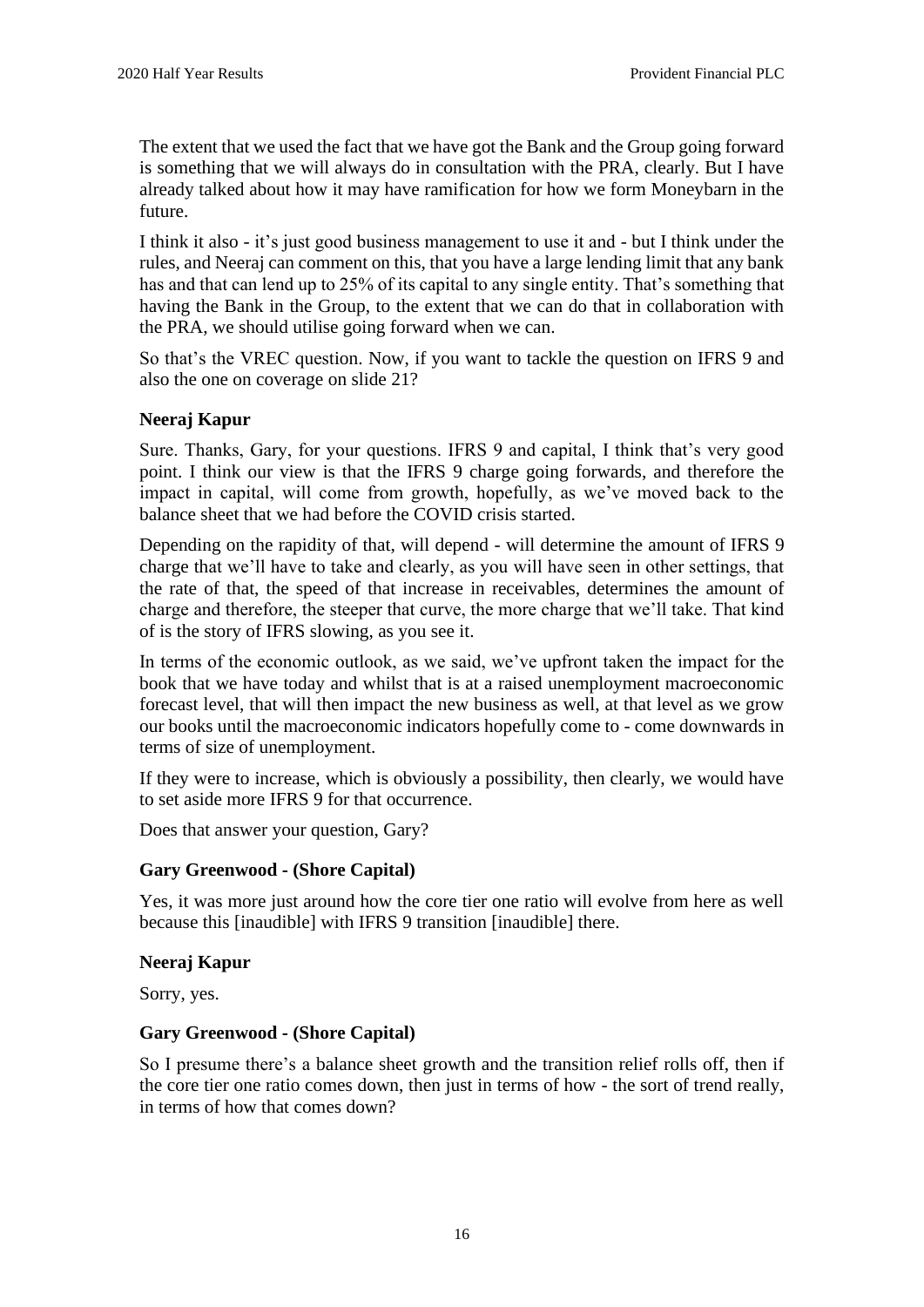#### **Neeraj Kapur**

Yes and I think there's two parts to that as well, is that as you quite rightly say, the CET1 ratio will start coming downwards from its 35.4%. Clearly, it's very high on that basis. However, if we start seeing the reverse of that, which is that receivables don't grow or even decline, which is obviously not something that we would hope would happen or expect. But if that were to happen, the CET1 ratio could in fact go up, even with the transitional charges et cetera on the basis that our book would then create the CET1 coming back from receivables not being there.

So those are the two outcomes. The most likely that we're planning for is the fact that CET1 will start coming downwards as we utilise - and if you look at the amount of excess capital we've got, it's £215 million versus around £1 billion of additional or excess liquidity, those two things are in close agreement in terms of the amount of capital versus the amount of liquidity that we hold.

We also have the ability to raise tier two capital, around £125 million of that which, again, drives additional receivables growth and IFRS 9 capacity as we go forwards.

You would have noted that I did use the word, investing in IFRS 9, rather than just seeing it as a cost because I think in that scenario that we start seeing increased receivables, we have to consider the fact that the IFRS 9 impact is something that just comes with that territory.

As that rate of change slows, you're going to see the profitable nature of that but especially taken with the tightening of credit that we've evidenced in our presentation.

#### **Gary Greenwood - (Shore Capital)**

Okay and then just on slide 21, the provisioning on Moneybarn. The reduction from 24% to 19% in terms of coverage?

#### **Neeraj Kapur**

Yes, I think there's a number of reasons that that has changed, is that H1'19 and that's interesting because the real thing was the H1'19 moving to the H2'19 level is the real story. The story there is around the timing of credit criteria and the increase in the book itself so that the coverage was on a broader base and as that book starts growing out, you're starting to see the impacts of that diversity of customer base.

The - as you saw on the slide 20, the change in risk of new business in Moneybarn is actually very significant and that's why I put those slides in there. So I think that if you take into account the change in risk appetite from H1, so at the beginning of '19 through to the end of '19, followed by what we're now doing which is even a further improvement in the risk, then the '19 sat - in terms of its - in terms of that context, is a much higher coverage than you'd expect to see.

#### **Gary Greenwood - (Shore Capital)**

That's great, thank you, very much.

# **Freddie Sleiffer - (KBW)**

Hi, good morning. I also have three questions, please. Firstly on provisions. Your total ECL as a percentage of stage three loans stayed roughly flat at 104% from the year end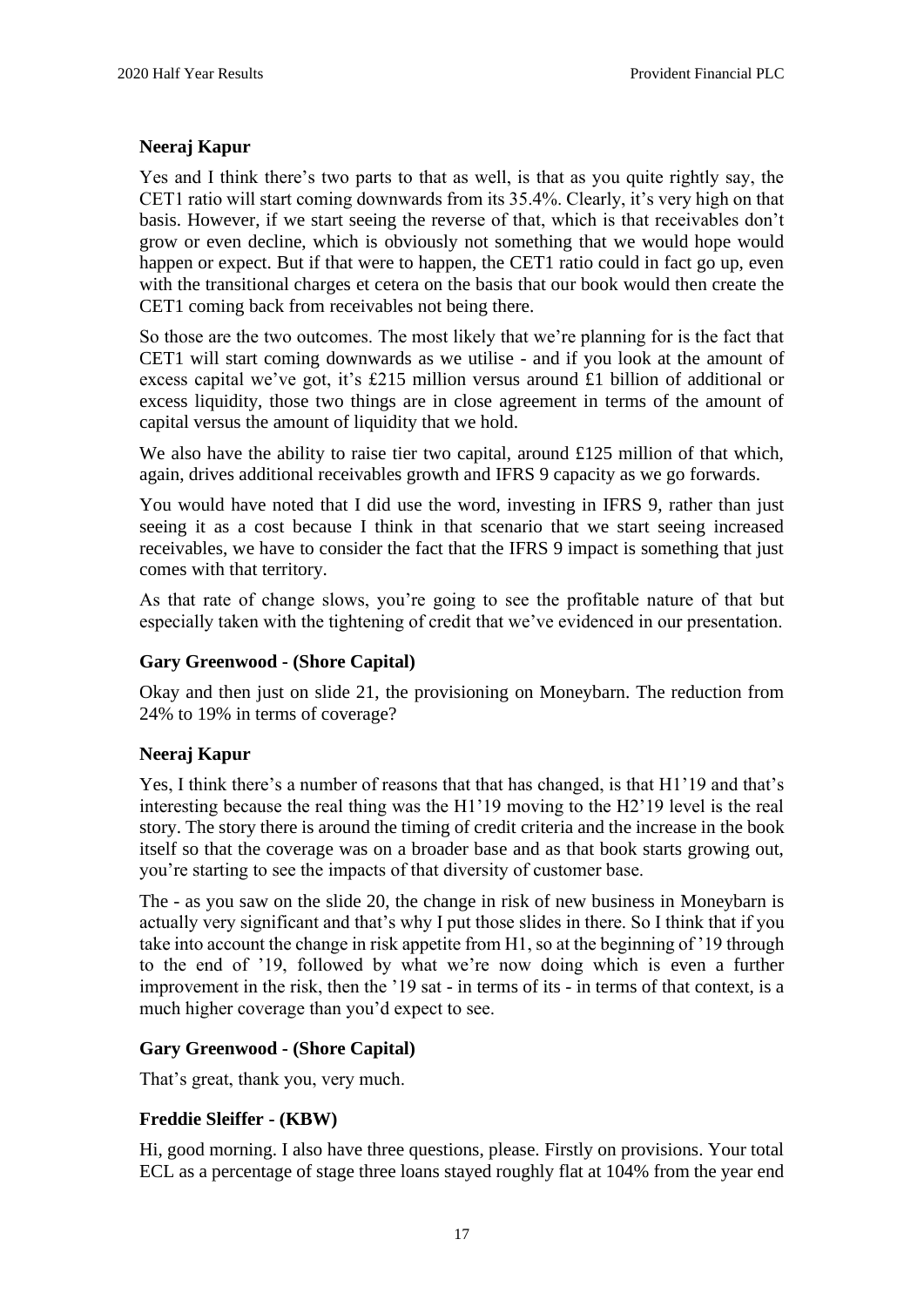at 105%. Just wondering why you decided to keep that coverage flat and what would need to happen for that coverage to expand?

Then secondly, on the consumer credit provision, what are the main levers that you can pull on and will prioritise when we get some more economic certainty in order to get to that break-even point? Is there any indication you can give on the timeline of this?

Then just lastly, once more a numbers question. What was the interest rate covenant amended to? I believe it was set at two times before and is this valid until the end of the year or is this a permanent change?

### **Malcolm Le May**

Okay, that seems to be consistent and Neeraj and I will split the three questions up. So he can answer the first and third and I'll answer the second one. The first question is on the provisions, Neeraj, can you get that one?

#### **Neeraj Kapur**

Yes, sure. So you're talking about stage three, Freddie. So stage three has remained roughly at the same because of the fact that obviously the customers that find themselves in stage three have basically remained of very similar size and nature. Also taking into account the holiday in that, some of these customers would have taken.

Some of these customers would have taken a holiday in stage two and therefore not moved to stage three so not getting that normal movement.

The increase - the improving credit quality has been something that has been occurring in the beginning - from the beginning of H1'20, so it's not something that we're not expecting to see because that stage three coverage remains reasonably flat.

It's the earlier stages that clearly impacted by the macroeconomic impact, which has been quite material and that is - that has been - if you look at the bridge that we provided on macro - on the ECL on slide 23, that you'll see that the main makeup has been the reduction of ECL from volume drops and receivables that come out of our book.

That has actually been higher than the amount of the increase due to new business that we put on during the period. So that is how that's manifest itself into stage three from your perspective.

#### **Malcolm Le May**

So the second question was around the CCD, the timeline. As you know and as we much publicised, we had been intending that business to get back to breakeven this year. In fact, it was on track up until the end of the first quarter before the pandemic hit but clearly, as I said, we're not looking for that to be break even this year.

One of the reasons we're concentrating so heavily on collections is that for us to lend to a customer in that business, they have to be up to date and as I think you'll appreciate, Freddie, it's a very seasonal business.

Therefore, we need to be in a position that - and I think we will be in a position that when we go into the all-important fourth quarter where there's significant cyclicality in taking out new loans which builds the receivables balance at the beginning of each year - for the beginning of each year, we have to have a busy Christmas period.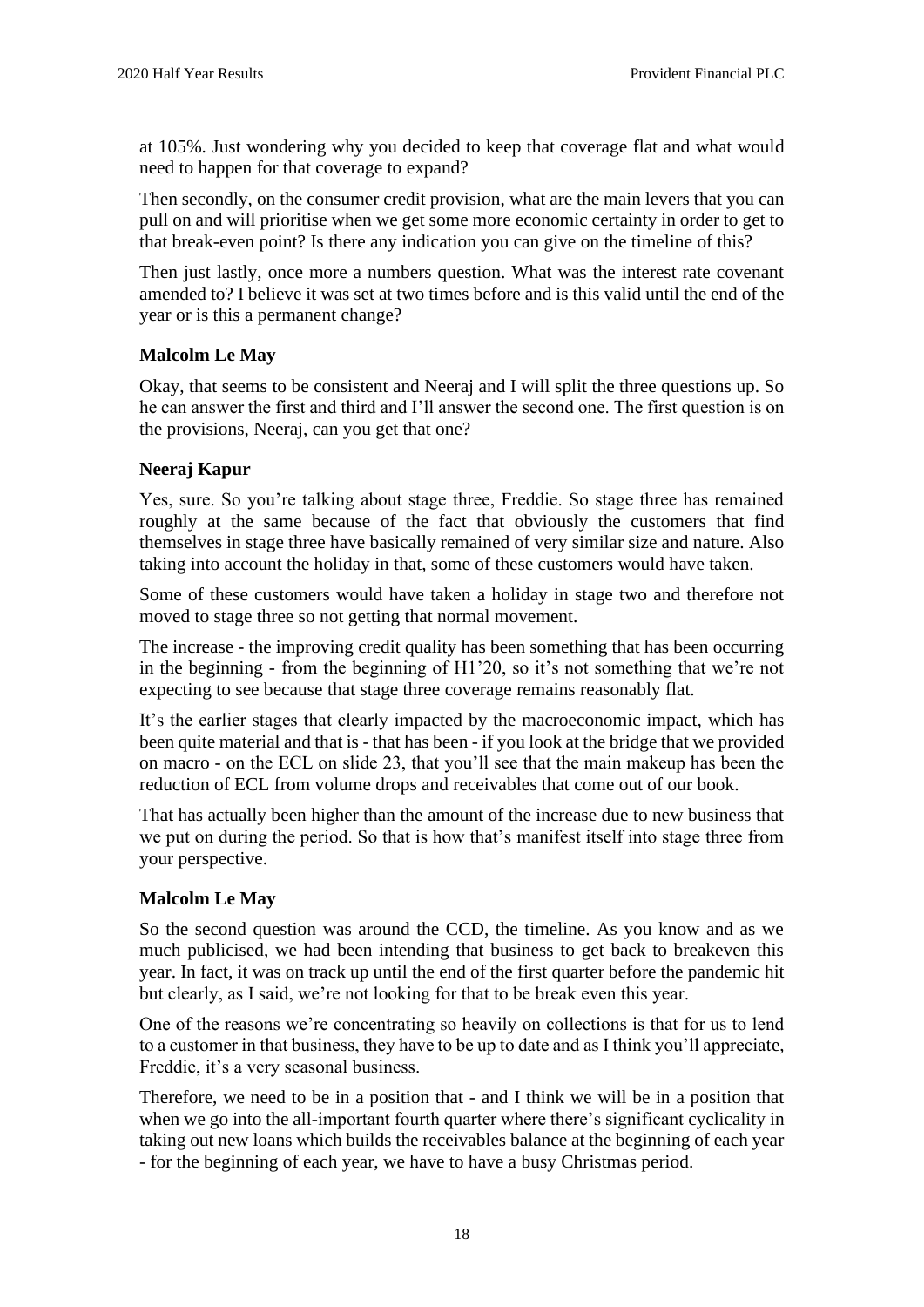So that's why we've been concentrating so hard on making sure we can collect and are collecting efficiently. So the extent to which that is successful in the fourth quarter is critical to its return to health.

Clearly, also, as things stand at the moment, we don't see any reason why, with the way lending is beginning to rebuild, that should be impeded but for another, dare I say it, massive outbreak of COVID-19 where everyone has to go back into lockdown. We'll have a much clearer picture on that, I think, by the time we get to our fourth quarter.

So, then the final question you asked was on the interest coverage ratio. Neeraj, do you want to just talk about how we've changed that and moved it out?

#### **Neeraj Kapur**

Yes, just - I mean, obviously, we don't disclose fully exactly the ins and outs of our covenants but what I can say is that the interest cover covenant has been waived to the end of this year and from there on, it's at a much reduced level to make sure that it meets the requirements that our banks can see that we'd be able to make. So it's very accommodating.

#### **Freddie Sleiffer - (KBW)**

Okay, thank you very much.

#### **Portia Patel - (Canaccord)**

Thanks very much. My question is about payment holidays. I was just noticing in the next two, three accounts, you note a 50% reduction in the forecast activation of payment holidays in the second half which will reduce the interim impairment charge by about £30 million.

I was just wondering if you could provide some colour on what the forecast activation of payment holidays is for the second half and should that turn out to be different from your assessment, should we be thinking about provision relief this come year end? Thank you.

#### **Malcolm Le May**

Neeraj, do you want have a - [inaudible] questions for me. Anything with a P in front of it is for you, okay? Provisions and points

#### **Neeraj Kapur**

Yes, all right. Thanks, Portia. Yes, so we have taken a reasonably prudent view on holidays. In terms of our H2 view of holidays, we've clearly got what we'd already seen in terms of the ways that we had forecast in H1 for holidays. We will be reviewing the way that our H2 will formulate out on the basis that we are seeing quite a large drop in that take up at the moment.

The issue that we have, and as Malcolm pointed out earlier, is our customers have until the end of October to decide to take the payment. One of the things that we're quite mindful of is the amount of payment that is yet to come as the furlough payments come to an end and as more employers make decisions around redundancies and that becomes more crystallised.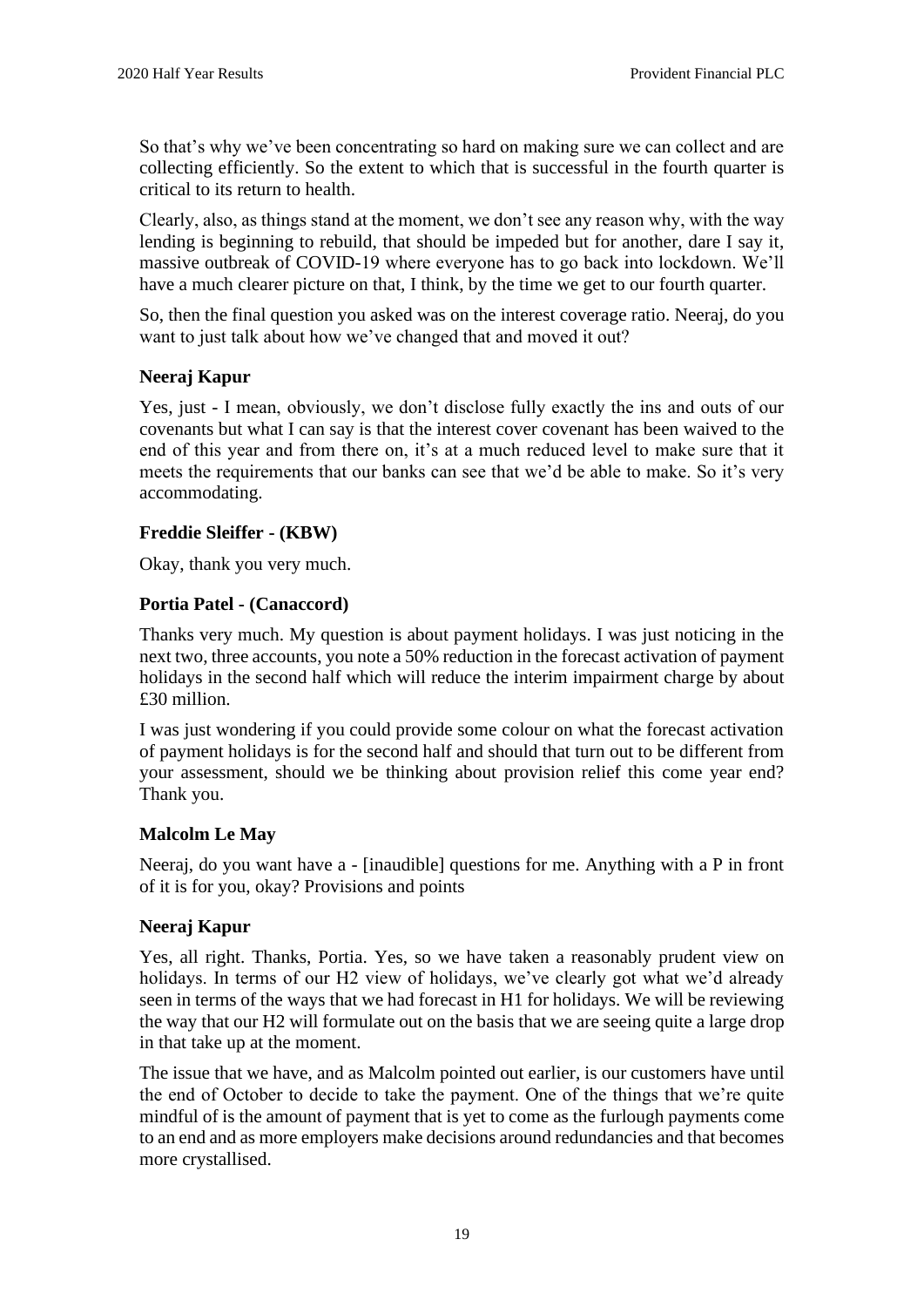So there may well be still a view that those holidays start increasing again as we get closer to the end of October and it may well be that there is no real impact. So we have, as you quite rightly say, taken a prudent stance on both holidays and the macroeconomic outlook and both of those things, if they were to transpire to be better, would potentially look to release on that basis.

However, we are also expecting, if that were the case, that the amount of new business that we would be taking on at that time, would then lead to an increase in total provision models due to the rate of increase that we'd expect to see in much more benign circumstances.

So I know it's not a definitive answer but you're right in what you're thinking by seeing that there are other compensating factors that then drive the IFRS 9 charge back up again, even though it's not for the reasons of the holiday.

### **Portia Patel - (Canaccord)**

Thank you, that's helpful. Just to be clear, in terms of the assumptions for the payment holidays, did you say your assumptions are consistent with the end of H1 level and have you budgeted for an increase come the end of furlough?

### **Neeraj Kapur**

No, I think we've taken a reasonably consistently from what we'd assumed in H1, which was more prudent than we saw.

### **Portia Patel - (Canaccord)**

Thank you.

#### **Ian White - (Autonomous)**

Good morning. Thanks for the presentation. Just a few follow ups from me, please. A couple on capital. So I know you've mentioned a couple of times in the presentation the idea of optimising the capital based through lower quality capital instruments. Can you see that as a viable strategy given market conditions today? Or is that something that you're flagging as an opportunity post COVID, so over the next 12 months? Can I just understand the timing around when that strategy could be put into action, please? That's question one.

Question two, also on capital. I noted the cut in the - to the two capital requirements. It looks like basically on a look-through basis, you basically had the pension add on removed but the conduct and operational risk add-ons that were applied with FY17 results, basically are still there.

Is there anything you could share in terms of how that conversation went with the regulator around those add-ons? Basically, what would you need to do - obviously for the - over a medium term perspective now, in order to have those add-ons removed or should we think of that - I think it was 6.8 percentage points that were added at FY17. It was just a long-term requirement of being a non-prime lender, basically, under the PRA's framework. That would be question two.

Then just finally, a clarification on costs. I think you said you plan to repay money taken under the furlough scheme and it should be expected some incremental cost in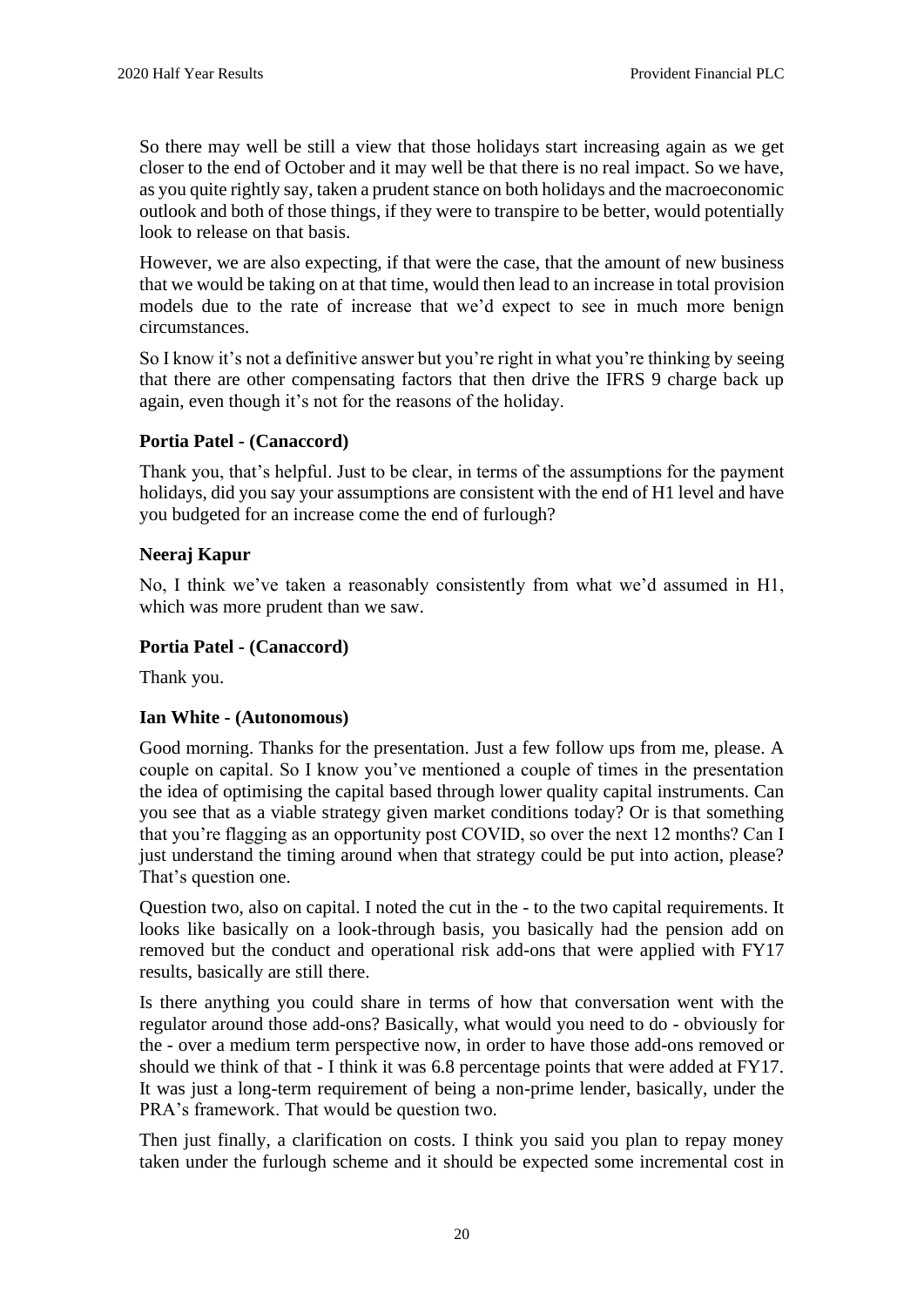2H as a result of that, basically, if you have shift costs from 1H to 2H and could you just tell us how much that would be, please?

# **Malcolm Le May**

Okay, I'll take the last one first. I mean, we - basically as I said - I think as I said earlier, we weren't looking to take a lot for furloughing the total. If we'd gone to the whole year, which we haven't done, obviously, we'd have taken about £3 million. So - but the amount we're repaying is substantially less than that because we haven't claimed that much.

Do you want to talk, Neeraj, to the first question on the capital notification timing?

# **Neeraj Kapur**

Yes. Yes and I think you're quite right in what you say is that the move to using tier 2 for example, would be dependent on market conditions and the availability at price of that type of capital and we will assess that between now and over the next 12 months also, to see whether that is available.

If it is available, we might choose to use it and obviously we would be using that - we would be looking at the market conditions of our customer base as well in understanding how much of such capital would be relevant to us.

So it's more about flagging the fact that we haven't, to date, used such instruments. There is a market for them. That market is currently open and we would have to assess where we fit into it.

So that's the first question and the second question around…

# **Malcolm Le May**

The two.

#### **Neeraj Kapur**

For the two sides of the equation. Well I think that as you'd expect is that whilst the regulators are coming up with their current total capital requirement for the Group, have actually not really changed much. Which is unsurprising in that the current conditions do not lead regulators to start significantly reducing people's capital requirements.

So I think in a way, it's the fact that as you kindly pointed out, it doesn't look particularly materially reduced, is because of the fact that the conditions just aren't there for it.

As we carry on through the planned period over the next three years and hopefully past the COVID crisis, then those discussions with the PRA will continue and as we've seen with the VREC removal, which I think has been a really big concession by the PRA during this period when other parts of the total capital requirement will hopefully start coming downwards too.

#### **Ian White - (Autonomous)**

That's clear. Thank you.